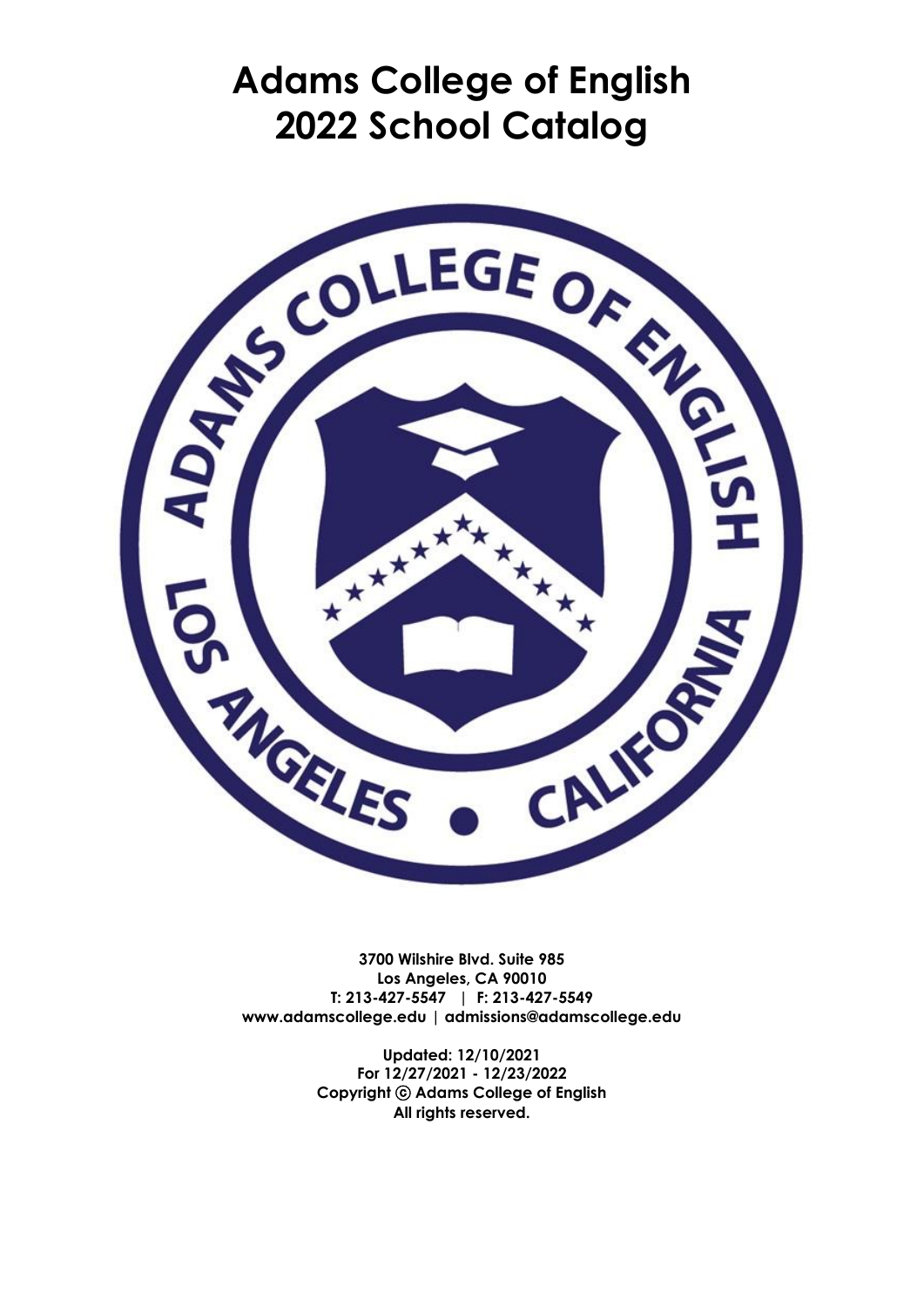# **TABLE OF CONTENTS**

| <b>WELCOME MESSAGE</b><br>$\mathbf{2}$                                                                                                                                                                                                                                                                                                                                                                                                                                                                                                                                                                                                           |                                        |
|--------------------------------------------------------------------------------------------------------------------------------------------------------------------------------------------------------------------------------------------------------------------------------------------------------------------------------------------------------------------------------------------------------------------------------------------------------------------------------------------------------------------------------------------------------------------------------------------------------------------------------------------------|----------------------------------------|
| <b>BUREAU FOR PRIVATE POSTSECONDARY EDUCATION (BPPE)</b><br>$\mathbf{2}$                                                                                                                                                                                                                                                                                                                                                                                                                                                                                                                                                                         |                                        |
| <b>I. GENERAL SCHOOL INFORMATION</b><br>$\boldsymbol{2}$<br>$\overline{2}$<br>A. History<br>$\sqrt{2}$<br><b>B.</b> Mission Statement<br>$\overline{2}$<br>C. Goals<br>3<br>D. F-1 Student Regulations<br>E. Admissions Procedure<br>$\overline{\mathcal{A}}$<br>5<br>F. Admission Requirements<br>$\sqrt{5}$<br>G. Proof of Last Education Policy<br>5<br>H. Ability-to-Benefit Test Policy<br>Programs<br>6<br>I.<br>7<br>J. Our Faculty and Their Qualifications<br>K. Tuition and Fees<br>8<br>8<br>L. Student Tuition Recovery Fund (STRF)<br>M. Program Measurable Objectives<br>N. Instructional Textbooks<br>O. Facilities and Equipment | 10<br>16<br>17                         |
| <b>II. SCHOOL POLICIES AND PROCEDURES</b><br>18<br>A. Placement Policy<br><b>B.</b> Attendance Policy<br>21<br>C. Cancellation and Refund Policy<br>D. Student Records and Retention Policy<br>E. Satisfactory Progress Policy<br>F. Program Repeat Policy<br>G. Change of Program Policy<br>H. Exit Test Policy<br>Notice Concerning Transferability of Credits and Credentials Earned at our                                                                                                                                                                                                                                                   | 18<br>18<br>22<br>23<br>25<br>25<br>25 |
| Institution<br>J. Leave of Absence, Medical Leave & Vacation Policy<br>K. Policy Defining Minimum Levels of Education, Training, and                                                                                                                                                                                                                                                                                                                                                                                                                                                                                                             | 25<br>26                               |
| Experience Required of Instructors<br>L. Policy for Curricular Review<br>M. Policies and Procedures for Equipment and Supply Maintenance<br>N. Copyright Infringement and the Liabilities Students May Face for                                                                                                                                                                                                                                                                                                                                                                                                                                  | 27<br>27<br>28                         |
| Unauthorized Use/Distribution of Materials<br>O. Student Grievance Policy<br>P. Student Behavior/Conduct<br>31<br>Q. Performance Fact Sheet                                                                                                                                                                                                                                                                                                                                                                                                                                                                                                      | 28<br>30<br>30                         |
| <b>III. STUDENT SERVICES</b>                                                                                                                                                                                                                                                                                                                                                                                                                                                                                                                                                                                                                     | 33                                     |
| <b>IV. CONTACT US</b>                                                                                                                                                                                                                                                                                                                                                                                                                                                                                                                                                                                                                            | 34                                     |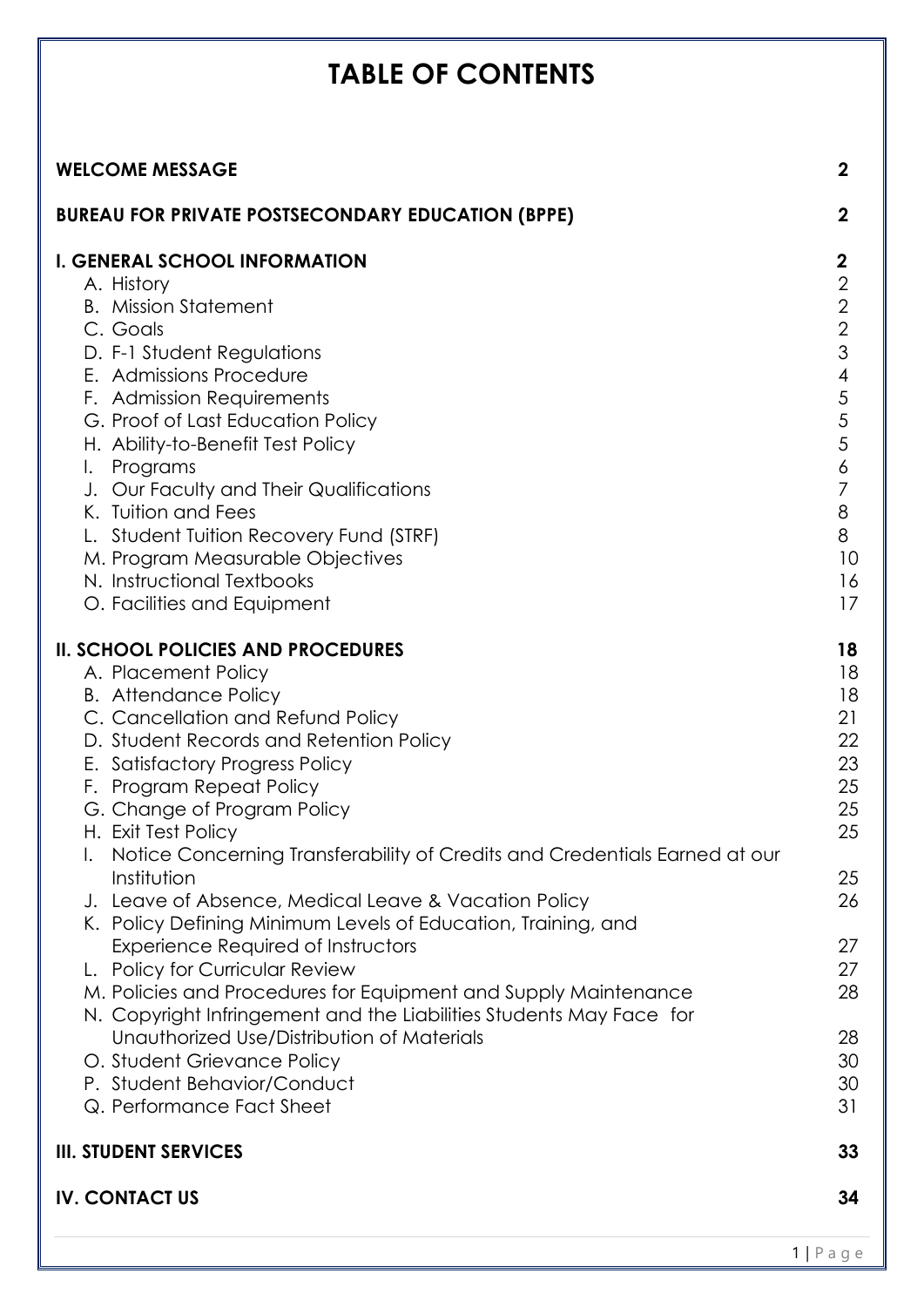### **WELCOME MESSAGE**

Welcome to Adams College of English! It is our pleasure to welcome you on behalf of Adams College of English. We provide English as a Second Language (ESL) programs as well as test preparation programs specifically designed for students who wish to improve English language skills and their positions in their countries, and prepare to progress into higher level educational institutes, such as colleges or universities.

Our faculty and staff are committed to provide an excellent educational experience for all students from various cultural backgrounds. We believe that a student's academic success is achievable through partnership with the student, faculty and staff.

### **BUREAU FOR PRIVATE POSTSECONDARY EDUCATION (BPPE)**

Adams College of English, hereafter referred to as "ACE," is a private institution and is approved to operate by the California Bureau for Private Postsecondary Education. Approval to operate means the institution is compliant with the minimum standards contained in the California Private Postsecondary Education Act of 2009 (as amended) and Division 7.5 of Title 5 of the California Code of Regulations.

**"As a prospective student, you are encouraged to review this catalog prior to signing an enrollment agreement. You are also encouraged to review the school Performance Fact Sheet, which must be provided to you prior to signing an enrollment agreement".**

ACE does not have a pending petition in bankruptcy, is not operating as a debtor in possession, has not filed a petition within the preceding five years, or has not had a petition in bankruptcy filed against it within the preceding five years that resulted in organization under Chapter 11 of the United States Bankruptcy Code (11 U.S.C. Sec. 1101 et seq.).

## **I. SCHOOL INFORMATION**

## **A. History**

ACE was founded in the heart of the Wilshire District in 2007. The school is also located in the midst of the Los Angeles Business District to serve the non-native speakers in English-as-a-Second-Language. On December 2013, ACE and its five ESL programs received three year accreditation by the Accrediting Council for Continuing Education and Training (ACCET).

### **B. Mission Statement**

ACE's mission is to provide students with a high quality English language education including test preparation in a student-centered learning environment, with which they can improve their English language and test-taking skills needed for their academic, professional, and personal pursuits.

## **C. Goals**

ACE's goals are to provide ESL students with high quality and effective English language learning environments in order to help them to improve their English language skills, to improve their positions in their countries, , and to prepare them to progress into higher level educational institutes, such as colleges or universities in America. ACE's goals consist of the following;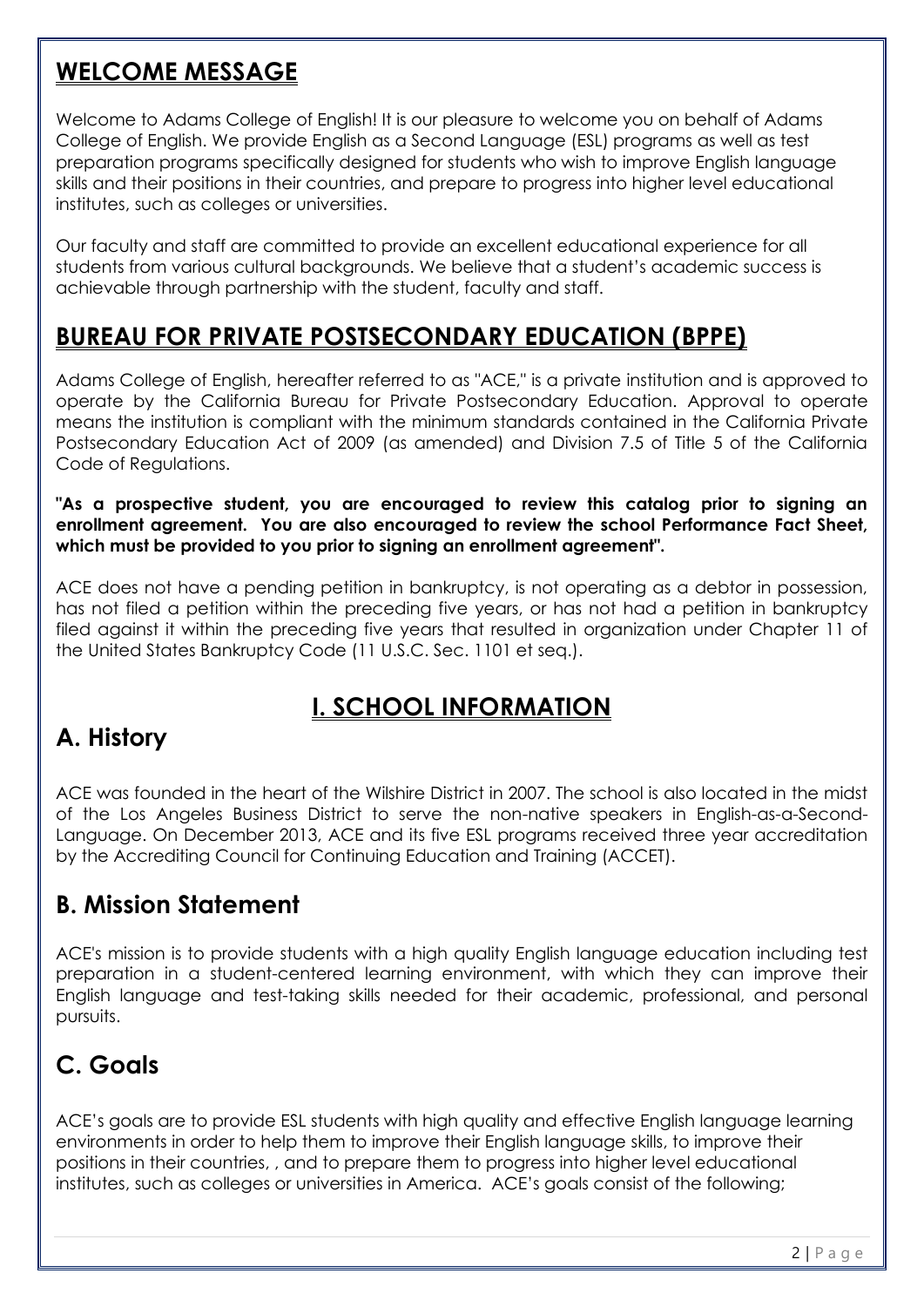- To provide English language education programs including test preparation that are educationally sound, up-to-date, of high quality, and demonstrably effective.
- To staff highly qualified and self-motivated instructors who will encourage students to improve their English language and test-taking skills.
- To maintain student-centered, positive, and well-equipped learning environments including appropriate student services for high student satisfaction.
- To administer systematic, effective, and measurable assessment systems for students to achieve their academic, professional, and personal goals.
- To create student-centered strategic business plans for high quality English language education including test preparation.
- To provide equal learning opportunities regarding less of the basis of age, race, ethnic origin, gender, sexual orientation, or religion.

# **D. F-1 Student Regulations**

#### **F-1 Student Status**

An F-1 student is a nonimmigrant who is pursuing a "full course of study" to achieve a specific educational or professional objective, at an academic school in the United States that has been designated by the Department of Homeland Security (DHS) to offer courses of study to such students, and has been enrolled in SEVIS (the Student and Exchange Visitor Information System). Once the educational or professional objectives have been attained, the F-1 student is expected by the U.S. government to return to his or her residence abroad.

#### **SEVIS**

The Student and Exchange Visitor Information System (SEVIS) is the web-accessible database for monitoring information about exchange visitors, international students and scholars subject to this program.

#### **Visa**

A visa to enter the U.S. as a nonimmigrant is a stamped entry on a page of the passport. It allows you to request the immigration officer at the port of entry to grant you admission to the U.S. under conditions specified to the type of visa you hold. Application for a nonimmigrant visa usually requires a personal appearance before a consular office at a U.S. consulate or embassy. It must be accompanied by appropriate documentation (i.e. valid Form I-20 for F-1 students, valid passport, financial documents (Acts as a key to enter the country. Must be valid, not expired for entry.) ACE does not provide visa services or vouch for student status.

#### **Passport**

Any travel document issued by a country's authority showing the person's origin, identity, nationality, allowing for entry into a foreign country. Passport must be kept valid at all times during a person's stay in the U.S.

#### **Form I-20**

The Certificate of Eligibility for Nonimmigrant (F-1) Student Status (School Copy, pages 1-3). This is issued by the university to the student upon student's being admitted to the university. I-20 must be valid at all times while student is in the U.S.

#### **Maintenance of Status**

Once a person is admitted to the U.S. in F-1 status, he or she must meet certain obligations in order to maintain status. (See F-1 Regulations)

#### **Full Course of Study**

A full course of study is one of the requirements that must to be met for a student in F-1 status to maintain legal status in the U.S. For undergraduates, a full course of study is being enrolled in 12 credits hours per semester or 18 clock hours per week during the academic year.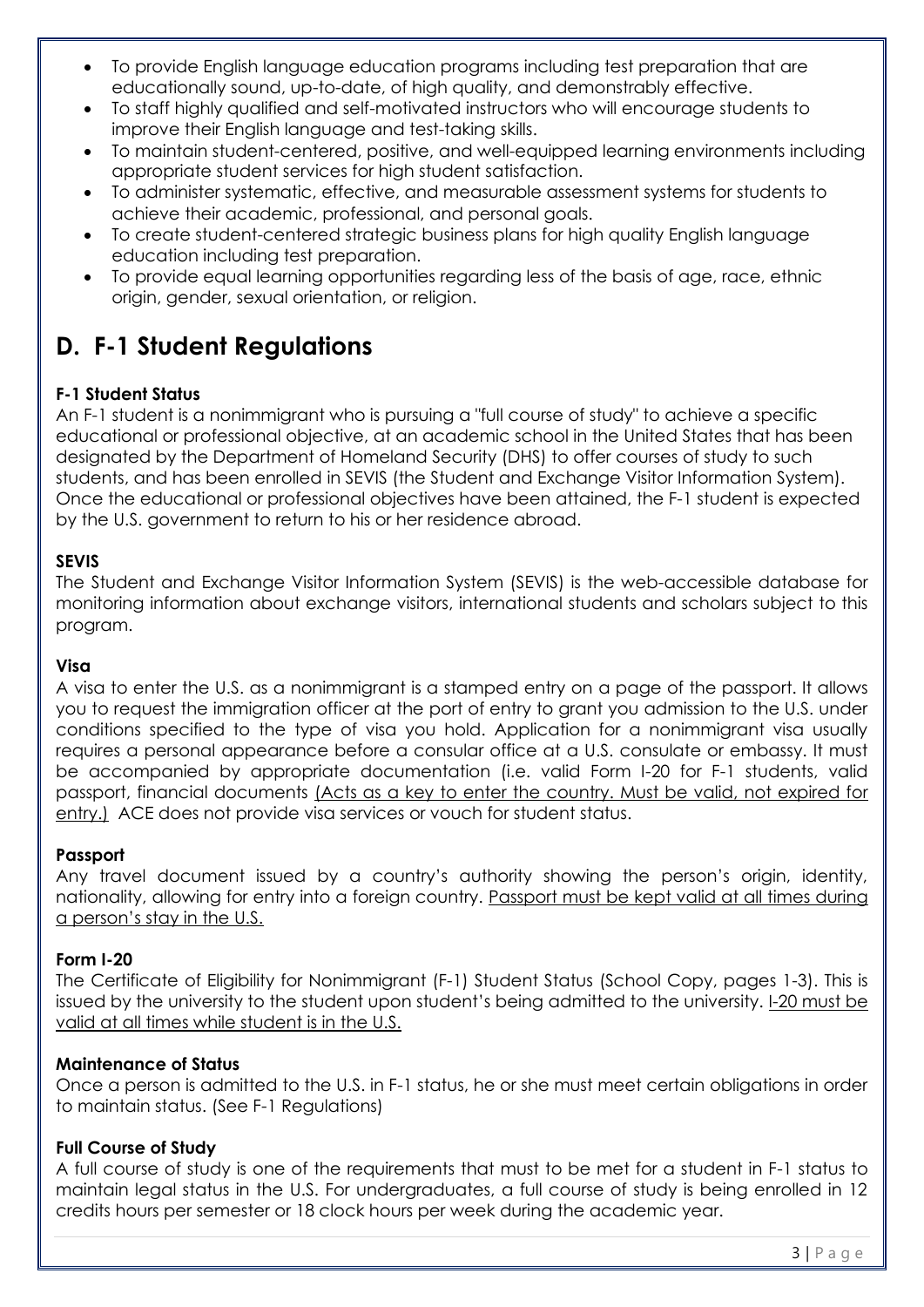#### **Extension of Stay**

F-1 students are admitted to the U.S. for "duration of status" which means the amount of time it takes to complete an educational program. If a student must remain in an educational program beyond the date originally estimated for completion of program, he or she must apply for a program extension. The application must be made at least 30 days before the completion date on Form I-20.

#### **Employment Authorization**

An F-1 student may accept part-time employment at the university he or she is authorized to attend without prior approval from the USCIS provided that certain requirements are met. An F-1 student must apply for off-campus employment authorization and may receive authorization for off-campus only under conditions authorized practical training.

### **E. Admissions Procedure**

All students who wish to attend ACE must follow the procedures below in order.

As a prerequisite to admission, applicants must:

- be at least 17 and a half years of age or older;
- hold a valid high school diploma or its equivalent.
- hold a bank statement or a proof of statement/sponsorship with sufficient proof of funds.

#### **Overseas Students**

1. Submit online application, or e-mail or mail hard copy application to ACE along with the following required documents: Copy of valid passport, current proof of financial responsibility, and proof of last education completed or equivalent.

2. Pay initial fees.

3. Schedule a visa interview with the embassy (or consulate) after receiving acceptance from ACE. Proof of acceptance includes ACE's Acceptance Letter and initial I-20.

4. Approval of F-1 visa must be notified to ACE along with planned date of arrival to the United States. Students have up to 30 days before the starting date on their I-20 to enter America. 5. After the student has entered the United States, the student must report to ACE with the following items: Passport with F-1 visa, I-94, address in the United States, tuition and tuition. 6. All students are required to take the placement test, go over contract terms, and receive orientation before paying tuition and signing ACE's Enrollment Agreement.

#### **Transfer/Domestic Students**

1. Submit online application, e-mail or mail hard copy application to ACE, or visit ACE's campus to fill out an application. All applications must be submitted with the following documentation: Copy of valid passport, F-1 visa, I-94, current school's I-20, current proof of financial responsibility, proof of last education completed, and ACE's Transfer Release Form.

2. Pay initial fee.

3. Bring or send ACE's Acceptance Letter and Transfer Release Form to current school and request for SEVIS I-20 release.

4. After the student has been released from their school, all students are required to take the placement test, go over contract terms, and receive orientation before paying tuition and signing ACE's Enrollment Agreement.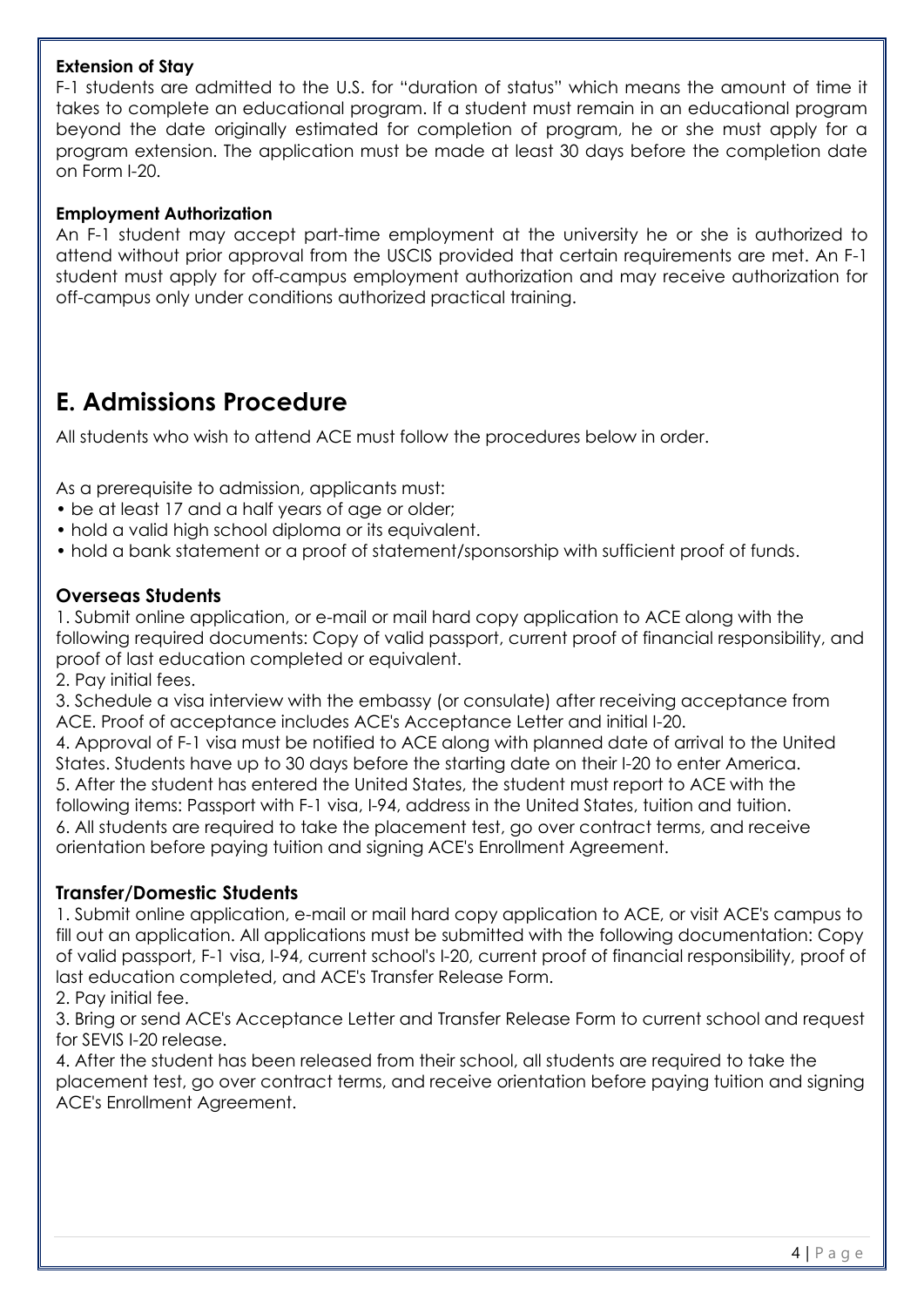ACE reserves the right, at its discretion, to withhold registration from, or require withdrawal from the program of, any student or applicant. ACE admits qualified students of any race, color, national or ethnic origin, sex, age, disability, religion, sexual orientation, and gender identity to all the rights, privileges, programs, and activities generally accorded or made available to its students. Consistent with its obligations under the law, ACE prohibits unlawful discrimination, including harassment, on the basis of race, color, national or ethnic origin, sex, age, disability, religion, sexual orientation, gender identity, or any other characteristic protected by application.

# **F. Admissions Requirement**

| <b>FEES AND DOCUMENTS</b>                             | <b>OVERSEAS STUDENTS</b> | TRANSFER/<br><b>DOMESTICSTUDENTS</b>              |
|-------------------------------------------------------|--------------------------|---------------------------------------------------|
| Passport copy (at least 6 months before exp.<br>date) | <b>YES</b>               | <b>YES</b>                                        |
| <b>Visa Copy</b>                                      | N/A                      | <b>YES</b>                                        |
| <b>Bank Statement (within past 3 months)</b>          | $$18,000$ (minimum)      | \$5,000 (minimum if<br>enrolling for 11<br>weeks) |
| <b>Proof of Graduation</b>                            | <b>YES</b>               | <b>YES</b>                                        |
| <b>Copy of Previous School's I-20</b>                 | N/A                      | <b>YES</b>                                        |
| <b>Application Fee (Non-Refundable)</b>               | \$150                    | \$150                                             |
| SEVIS 1-901 Fee                                       | \$350                    | \$0                                               |
| <b>Express Mailing Fee (Non-Refundable)</b>           | \$100                    | N/A                                               |

# **G. Proof of Last Education Completed**

Proof of high school completion status or college/university graduation is required with your application. Proof can be in the form of one of the following:

- A copy of your high school diploma (translated if not in English), or
- High School transcripts verifying your graduation date (translated if not in English). or
- GED verification or equivalent depending on the country (translated if not in English) or
- A copy of your College or University Graduation Certificate (translated if not in English) or
- College or University transcript verifying your graduation date (translated if not in English)

If a student has not graduated from high school, the student must test and pass the CELSA ( Combined English Language Skills Assessment) Ability-to-Benefit Test administered at Adams College of English with a score of 97 or better on Form 1 or 2 to be accepted into Adams College of English. *(Please refer to Ability-to-Benefit Test Policy for more information.)*

## **H. Ability-to-Benefit Test Policy**

Students who do not possess one of the documents in ACE's Proof of Graduation Policy must pass CELSA Ability-to-Benefit (ABT) test administered at ACE. The CELSA ABT test will only be given by an independent test administrator who is certified by the Association of Classroom Teacher Testers.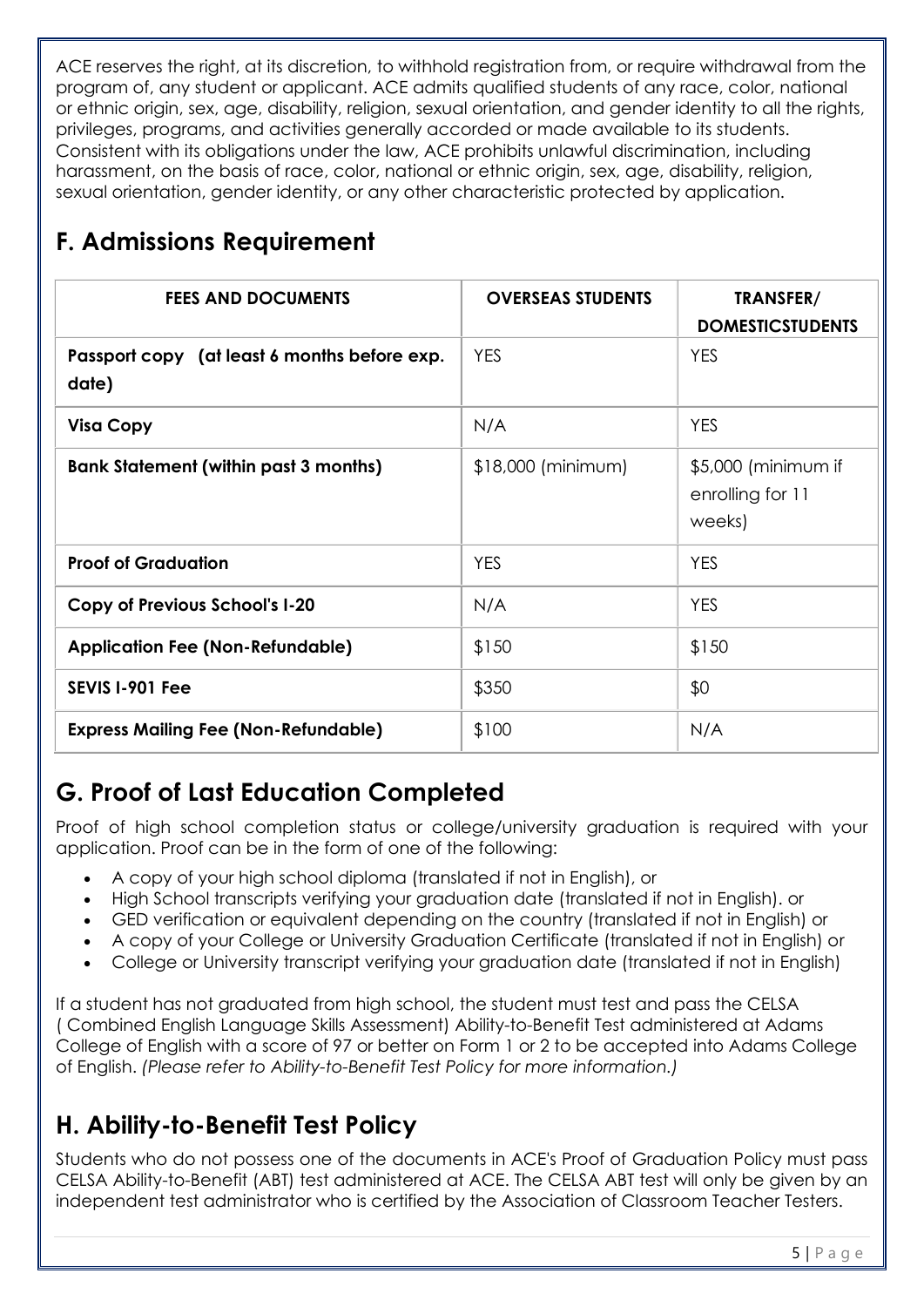#### **Passing Scores**:

Federal guidelines require that a "passing" ability to benefit score be the mean. The mean is a 97 scaled score on either form 1 or form 2 of the test. The raw score of 37 on form 1 and 34 on form 2 equate to a scaled or "passing" score of 97.

#### **Retesting:**

Students are allowed to re-test once if requested within 15 days of the previously administered test. This is due to the fact that students will be given an alternative form of the test previously administered.

After students have taken the test, student's answer sheet will be sent to ACTT (Association of Class room Teacher Testers) for review within two (2) days of the test. ACTT will score the test and return t he results to the school via email within two (2) working days and will also send the copies of the te st results to the school directly.

### **I. Programs**

ACE offers the following seven programs: ESL Beginning, ESL Intermediate I, ESL Intermediate II, ESL Advanced I, and ESL Advanced II, ESL Conversation Intermediate, ESL Conversation Advanced, TOEFL iBT Test Preparation. All of ACE's programs occur in English at 3700 Wilshire Blvd. Suite 985 and 842, Los Angeles CA 90010.

| <b>ESL Beginning</b><br>(Reading/Vocabulary/Grammar & |          |           |
|-------------------------------------------------------|----------|-----------|
| Listening/Speaking/Conversation)                      | 22 weeks | 396 hours |
| <b>ESL Intermediate I</b>                             |          |           |
| (Reading/ Vocabulary / Grammar &                      | 22 weeks | 396 hours |
| Listening/Speaking/Conversation)                      |          |           |
| <b>ESL Intermediate II</b>                            |          |           |
| (Reading/ Vocabulary / Grammar &                      | 22 weeks | 396 hours |
| Listening/Speaking/Conversation)                      |          |           |
| <b>ESL Advanced I</b>                                 |          |           |
| (Reading/ Vocabulary / Grammar &                      | 22 weeks | 396 hours |
| Listening/Speaking/Conversation)                      |          |           |
| <b>ESL Advanced II</b>                                |          |           |
| (Reading/ Vocabulary / Grammar &                      | 22 weeks | 396 hours |
| Listening/Speaking/Conversation)                      |          |           |
| <b>ESL Conversation Intermediate</b>                  |          |           |
| (Conversation Management and Accent                   | 22 weeks | 396 hours |
| Reduction & Idioms & Listening/Speaking)              |          |           |
| <b>ESL Conversation Advanced</b>                      |          |           |
| (Conversation Management and Accent                   | 22 weeks | 396 hours |
| Reduction & Idioms & Discussion)                      |          |           |
| <b>TOEFL IBT Test Preparation Program</b>             | 11 weeks | 198 hours |
| (Reading/Listening/Speaking/Writing)                  |          |           |
| <b>ESL Conversation Intermediate</b>                  |          |           |
| (2.5 Days/Weeks)                                      | 22 weeks | 396 hours |
| (Conversation Management and Accent                   |          |           |
| Reduction & Idioms & Listening/Speaking)              |          |           |
| <b>ESL Conversation Advanced</b>                      |          |           |
| (2.5 Days/Week)                                       | 22 weeks | 396 hours |
| (Conversation Management and Accent                   |          |           |
| Reduction & Idioms & Discussion)                      |          |           |
|                                                       |          |           |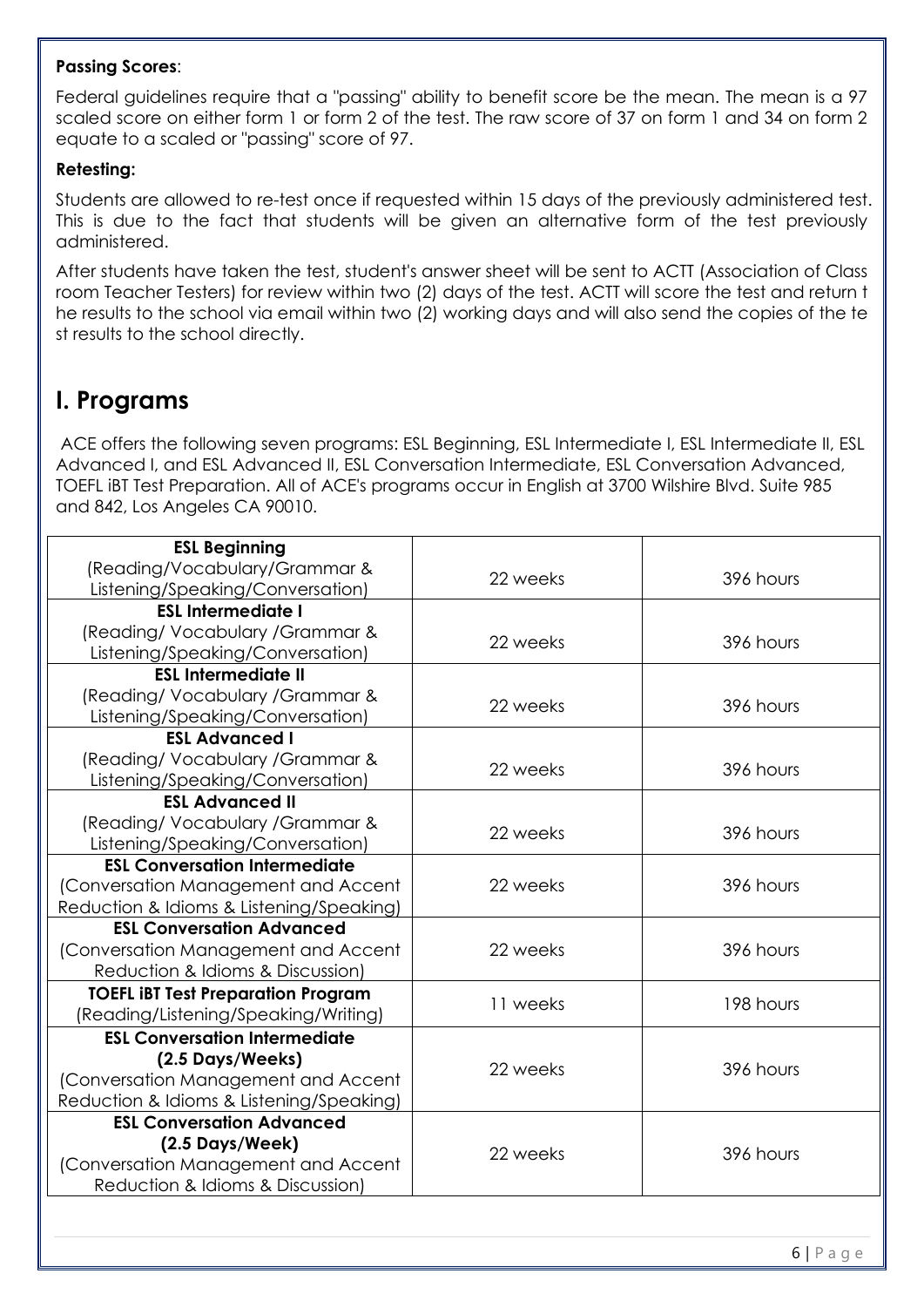|                                                                                                                                                                        | J. Our Faculty and Their Qualifications                                                                      |                                                                            |                                                         |  |
|------------------------------------------------------------------------------------------------------------------------------------------------------------------------|--------------------------------------------------------------------------------------------------------------|----------------------------------------------------------------------------|---------------------------------------------------------|--|
| <b>Faculty name</b>                                                                                                                                                    | <b>Assigned Programs</b>                                                                                     | <b>Qualifications</b>                                                      | <b>ESL Experience</b>                                   |  |
|                                                                                                                                                                        | <b>ESL Advanced II</b><br>Reading/Vocabulary/Grammar                                                         |                                                                            |                                                         |  |
| <b>Daniel Cameron</b><br>(ESL Instructor)                                                                                                                              | <b>ESL Advanced I</b><br>Listening/Speaking/Conversation                                                     | ◆ Bachelor's of Arts in<br>English<br>• Master of Fine Arts in             | $\bullet$ 17 years of<br>English-teaching<br>experience |  |
|                                                                                                                                                                        | Conversation Intermediate                                                                                    | Creative Writing, Fiction                                                  |                                                         |  |
|                                                                                                                                                                        | <b>Conversation Advanced</b>                                                                                 |                                                                            |                                                         |  |
|                                                                                                                                                                        | <b>ESL Advanced I</b><br>Reading/Vocabulary/Grammar                                                          |                                                                            |                                                         |  |
| Joaquin, Toni                                                                                                                                                          | <b>ESL Advanced II</b><br>Listening/Speaking/Conversation                                                    | ♦ Bachelor of Arts in<br>Physical & Forensic<br>Anthropology               | $*8$ years of<br>English-teaching<br>experience         |  |
| (ESL Instructor)                                                                                                                                                       | <b>ESL Conversation Advanced</b><br>Conversation Management and<br>Accent Reduction & Idioms &<br>Discussion | ◆TESL Certification                                                        |                                                         |  |
| <b>Patrick Riley</b>                                                                                                                                                   | <b>ESL Intermediate I</b><br>Reading/Vocabulary/Grammar                                                      | ♦ Bachelor of Arts in<br>English                                           | $\bullet$ 10 years of ESL                               |  |
| (ESL Instructor)                                                                                                                                                       | <b>ESL Intermediate II</b><br>Listening/Speaking/Conversation                                                | ◆ Master of Fine Arts in<br><b>Motion Picture</b><br>Producing             | experience                                              |  |
| Joseph<br><b>Gonzales</b><br><b>TOEFL IBT Test Preparation</b><br>(TOEFL Instructor)                                                                                   |                                                                                                              | ◆ Bachelor of Arts in<br>Chicano and Latino<br>Studies<br>◆ Master of Arts | $\bullet$ 13 years Test<br>Prep teaching<br>experience  |  |
| <b>ESL Intermediate I</b><br><b>Shara Johnson</b><br>Listening/Speaking/Conversation<br><b>ESL Intermediate II</b><br>(ESL Instructor)<br>Reading/Vocabulary / Grammar |                                                                                                              | ◆ Bachelor of Arts in<br>Psychology                                        | $\bullet$ 15 years of<br>teaching<br>experience         |  |
| <b>Renee Ryle</b>                                                                                                                                                      | Conversation Intermediate                                                                                    | ♦ Bachelor of Arts in<br>Scientific and                                    | $\bullet$ 17 years of ESL                               |  |
| (ESL Instructor)                                                                                                                                                       | <b>Conversation Advanced</b>                                                                                 | Technological<br>Communication                                             | teaching<br>experience                                  |  |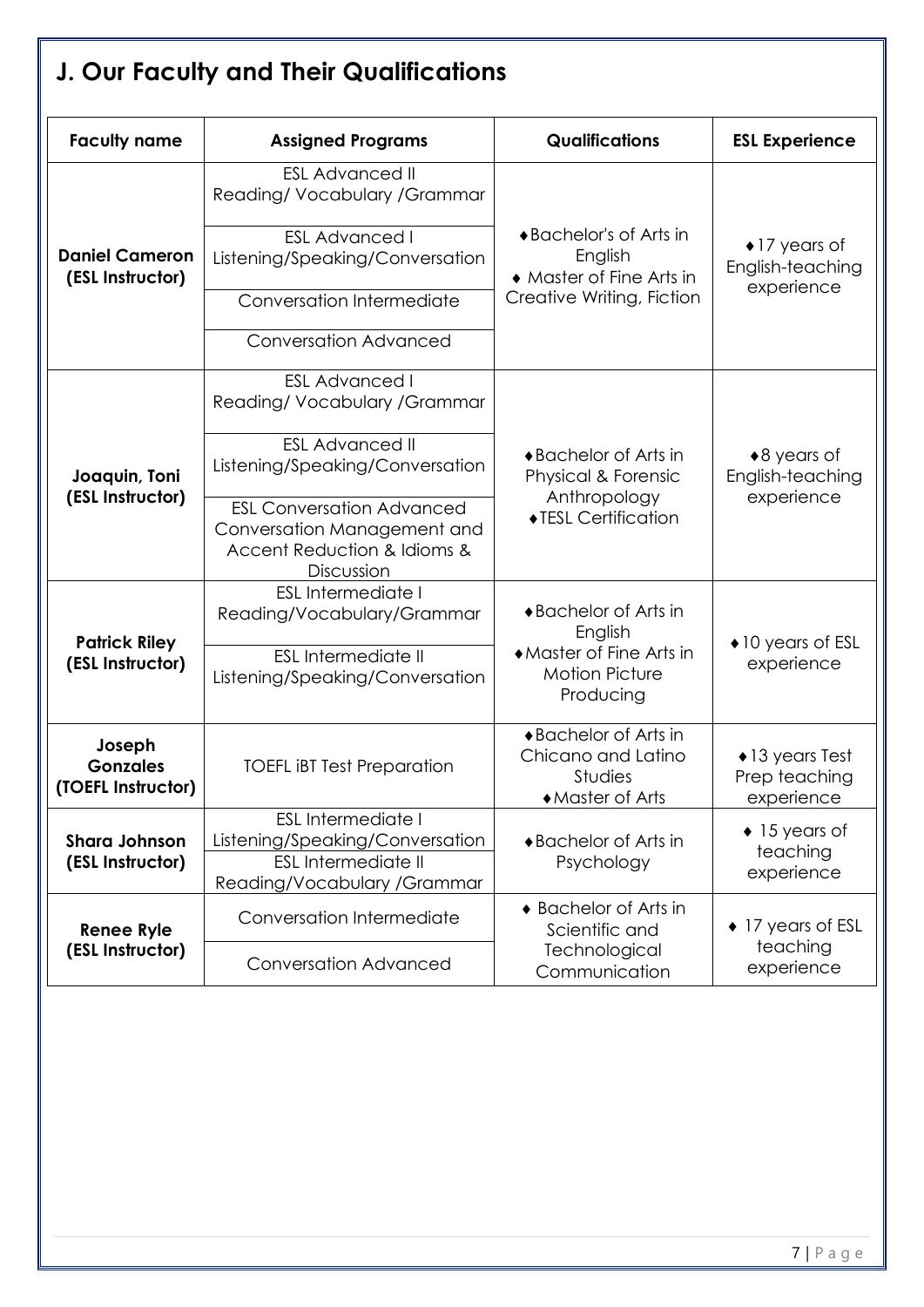### **K. Tuition and Fees**

- \*Application Fee \$150 Non-refundable
- \* SEVIS Fee \$350 Non-refundable
- 
- 
- 
- \*Mailing Fee \$100 Non-refundable

| <b>ESL PROGRAM</b> |                      |           | <b>TOEFL IBT TEST PREPARATION</b> |                      |  |
|--------------------|----------------------|-----------|-----------------------------------|----------------------|--|
| 18 hrs/wk          |                      | 18 hrs/wk |                                   |                      |  |
| # of weeks         | Tuition              |           | # of weeks                        | Tuition              |  |
| 4 weeks            | \$660 (\$9.167/hr)   |           | 4 weeks                           | \$680 (\$9.444/hr)   |  |
| 11 weeks           | \$1,705 (\$8.611/hr) |           | 11 weeks                          | \$1,760 (\$8.889/hr) |  |
| 22 weeks           | \$3.190 (\$8.056/hr) |           | 22 weeks                          | \$3,300 (\$8.333/hr) |  |
| 44 weeks           | \$6,160 (\$7.778/hr) |           | 44 weeks                          | \$6,380 (\$8,056/hr) |  |

| <b>AFTERNOON CONVERSATION</b> |                      | <b>ACCELERATED CONVERSATION</b> |            |                      |
|-------------------------------|----------------------|---------------------------------|------------|----------------------|
| 18 hrs/wk<br>18 hrs/wk        |                      |                                 |            |                      |
| # of weeks                    | Tuition              |                                 | # of weeks | Tuition              |
| 4 weeks                       | \$500 (\$6.944/hr)   |                                 | 4 weeks    | \$660 (\$9.167/hr)   |
| 11 weeks                      | \$1,210 (\$6.111/hr) |                                 | 11 weeks   | \$1,705 (\$8.611/hr) |
| 22 weeks                      | \$2,310(\$5.833/hr)  |                                 | 22 weeks   | \$3.190 (\$8.056/hr) |
| 44 weeks                      | \$4,510 (\$5.694/hr) |                                 | 44 weeks   | \$6,160 (\$7.778/hr) |

\* ACE does not participate in federal and state financial aid programs.

\* If a student obtains a loan to pay for an educational program, the student will have the responsibility to repay the full amount of the loan plus interest, less the amount of any refund, and that, if the student has received federal student financial aid funds, the student is entitled to a refund of the moneys not paid from federal student financial aid program funds.

## **L. Student Tuition Recovery Fund (STRF)**

The State of California established the Student Tuition Recovery Fund (STRF) to relieve or mitigate economic loss suffered by a student in an educational program at a qualifying institution, who is or was a California resident while enrolled, or was enrolled in a residency program, if the student enrolled in the institution, prepaid tuition, and suffered an economic loss. Unless relieved of the obligation to do so, you must pay the state-imposed assessment for the STRF, or it must be paid on your behalf, if you are a student in an educational program, who is a California resident, or are enrolled in a residency program, and prepay all or part of your tuition.

You are not eligible for protection from the STRF and you are not required to pay the STRF assessment, if you are not a California resident, or are not enrolled in a residency program.

It is important that you keep copies of your enrollment agreement, financial aid documents, receipts, or any other information that documents the amount paid to the school. Questions regarding the STRF may be directed to the Bureau for Private Postsecondary Education, 2535 Capitol Oaks Drive, Suite 400, Sacramento, CA 95833, (916) 431-6959 or (888) 370-7589.

To be eligible for STRF, you must be a California resident or are enrolled in a residency program, prepaid tuition, paid or deemed to have paid the STRF assessment, and suffered an economic loss as a result of any of the following: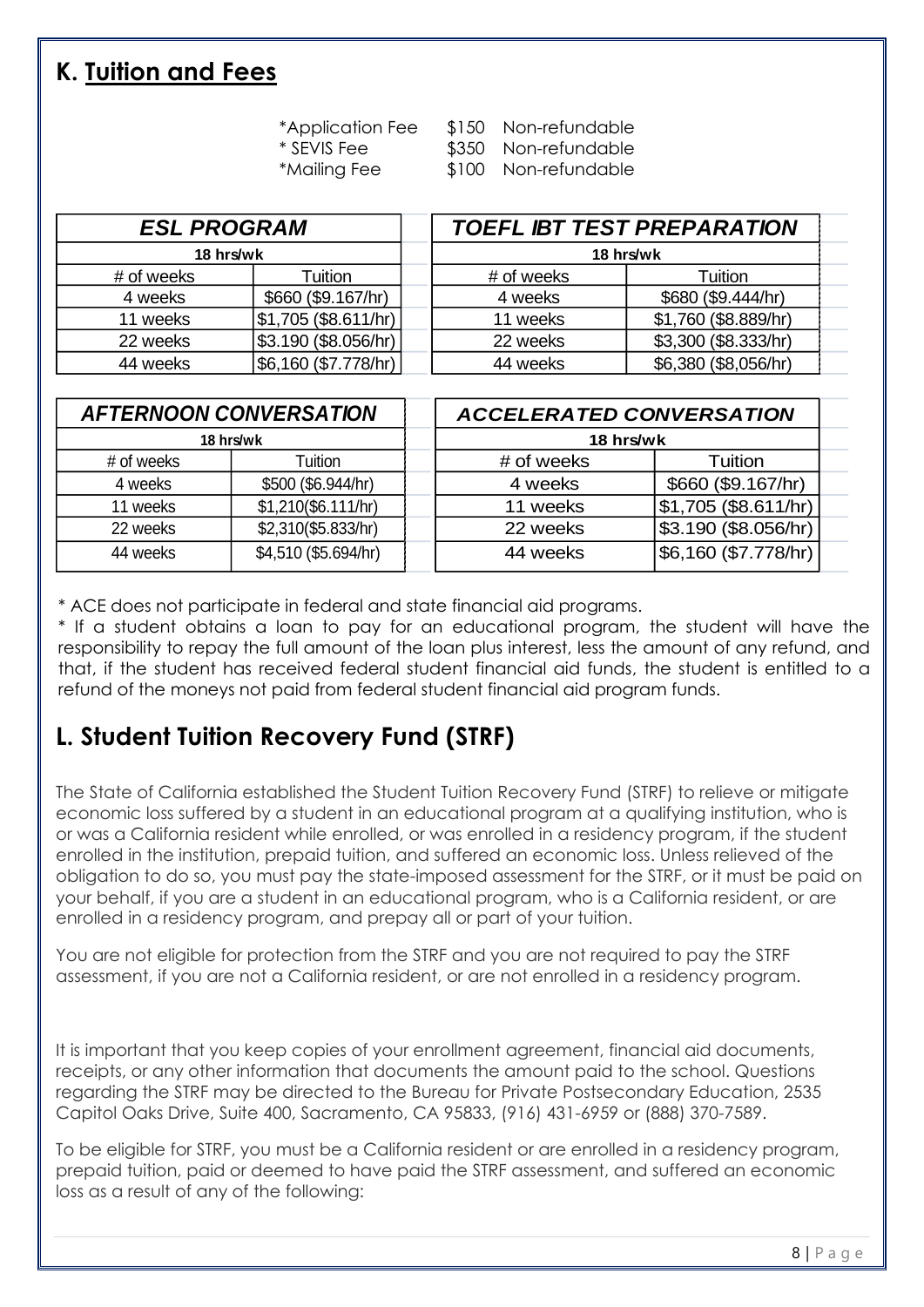1. The institution, a location of the institution, or an educational program offered by the institution was closed or discontinued, and you did not choose to participate in a teach-out plan approved by the Bureau or did not complete a chosen teach-out plan approved by the Bureau.

2. You were enrolled at an institution or a location of the institution within the 120 day period before the closure of the institution or location of the institution, or were enrolled in an educational program within the 120 day period before the program was discontinued.

3. You were enrolled at an institution or a location of the institution more than 120 days before the closure of the institution or location of the institution, in an educational program offered by the institution as to which the Bureau determined there was a significant decline in the quality or value of the program more than 120 days before closure.

4. The institution has been ordered to pay a refund by the Bureau but has failed to do so.

5. The institution has failed to pay or reimburse loan proceeds under a federal student loan program as required by law, or has failed to pay or reimburse proceeds received by the institution in excess of tuition and other costs.

6. You have been awarded restitution, a refund, or other monetary award by an arbitrator or court, based on a violation of this chapter by an institution or representative of an institution, but have been unable to collect the award from the institution.

7. You sought legal counsel that resulted in the cancellation of one or more of your student loans and have an invoice for services rendered and evidence of the cancellation of the student loan or loans.

To qualify for STRF reimbursement, the application must be received within four (4) years from the date of the action or event that made the student eligible for recovery from STRF.

A student whose loan is revived by a loan holder or debt collector after a period of noncollection may, at any time, file a written application for recovery from STRF for the debt that would have otherwise been eligible for recovery. If it has been more than four (4) years since the action or event that made the student eligible, the student must have filed a written application for recovery within the original four (4) year period, unless the period has been extended by another act of law.

However, no claim can be paid to any student without a social security number or a taxpayer identification number.

Effective **February 8, 2021,** the Student Tuition Recovery Fund (STRF) assessment rate changed from zero (\$0) per one thousand dollars (\$1,000) of institutional charges to fifty cents (\$.50) per one thousand dollars (\$1,000) of institutional charges. (5, CCR Section 76120)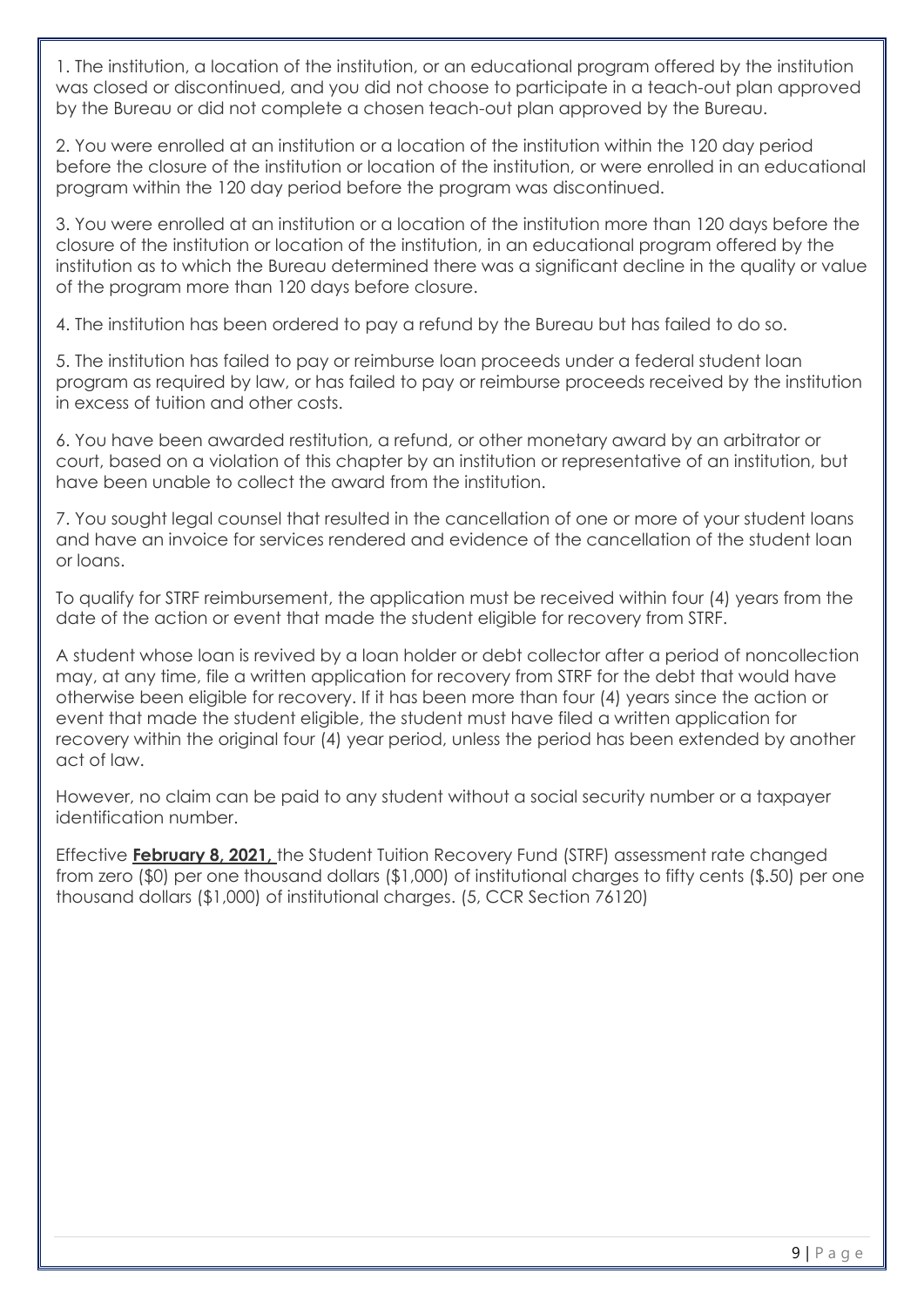### **M. Program Measurable Objectives**

#### **ESL Beginning Reading, Vocabulary, Grammar**

- Demonstrate comprehension of short stories, articles, and other texts appropriate for beginner ESL students by identifying main ideas and supporting details; making predictions and inferences; and integrating information from related texts.
- Recognize and employ beginner vocabulary related to a variety of topics.
- Demonstrate accuracy with a range of grammatical features, including the simple past, present, and future tenses; basic yes/no questions; basic questions using *who*, *what*, *when*, *where*, and *how*; pronouns; descriptive, possessive, and comparative adjectives; prepositions to show location; *should* to express a good idea or recommendation; and the adverbs *very*, *too*, and *enough*.
- Utilize short phrases to indicate an opinion, give strong advice, describe a sequence of events, and offer examples.
- Write short sentences with appropriate punctuation.
- Write short paragraphs which include topic sentences and concluding sentences.

#### **ESL Beginning Listening, Speaking, and Conversation**

- Demonstrate comprehension of news reports, interviews, lectures, and conversations appropriate for beginner ESL students by identifying main ideas and supporting details, making inferences, and integrating information from related sources.
- Recognize and employ beginner-level vocabulary in conversations about a variety of topics.
- Demonstrate accuracy with a range of grammatical features, including the simple past, present, and future tenses; the present and past progressive tenses; basic use of nouns, verbs, and adjectives; the modal *should*; and common expressions using the infinitive.
- Employ basic expressions for common communicative functions, including asking for information; checking understanding; conveying an opinion, making suggestions; interrupting; asking questions; showing interest; indicating similarities; showing a different point of view; agreeing or disagreeing; and giving reasons.
- Demonstrate somewhat clear pronunciation and occasional use of very basic rhythm, stress, intonation, linking, and reductions.

#### **ESL Intermediate I Reading, Vocabulary, Grammar**

- Demonstrate comprehension of short stories, articles, and other texts appropriate for lower intermediate ESL students by identifying main ideas and supporting details; making inferences; and and integrating information from related texts.
- Recognize and employ lower intermediate vocabulary related to a variety of topics.
- Demonstrate accuracy with a range of grammatical features, including descriptive and possessive adjectives; *should* and *ought to* for giving advice; imperative sentences; time clauses beginning with *when*; superlatives, adverbs of manner; and *will*, *going to*, and the present progressive when talking about the future.
- Write paragraphs of moderate length which include a topic sentence, concluding sentence and supporting details.
- Employ a moderate range of transition words and connectors to link ideas.

#### **ESL Intermediate I Listening, Speaking, and Conversation**

- Demonstrate comprehension of news reports, interviews, lectures, and conversations appropriate for lower intermediate ESL students by identifying main ideas and supporting details, making inferences, and integrating information from related sources.
- Recognize and employ lower intermediate vocabulary in conversations about a variety of topics.
- Demonstrate accuracy with a range of grammatical features, including descriptive and comparative adjectives; demonstratives; question formation; *could* and *would* in polite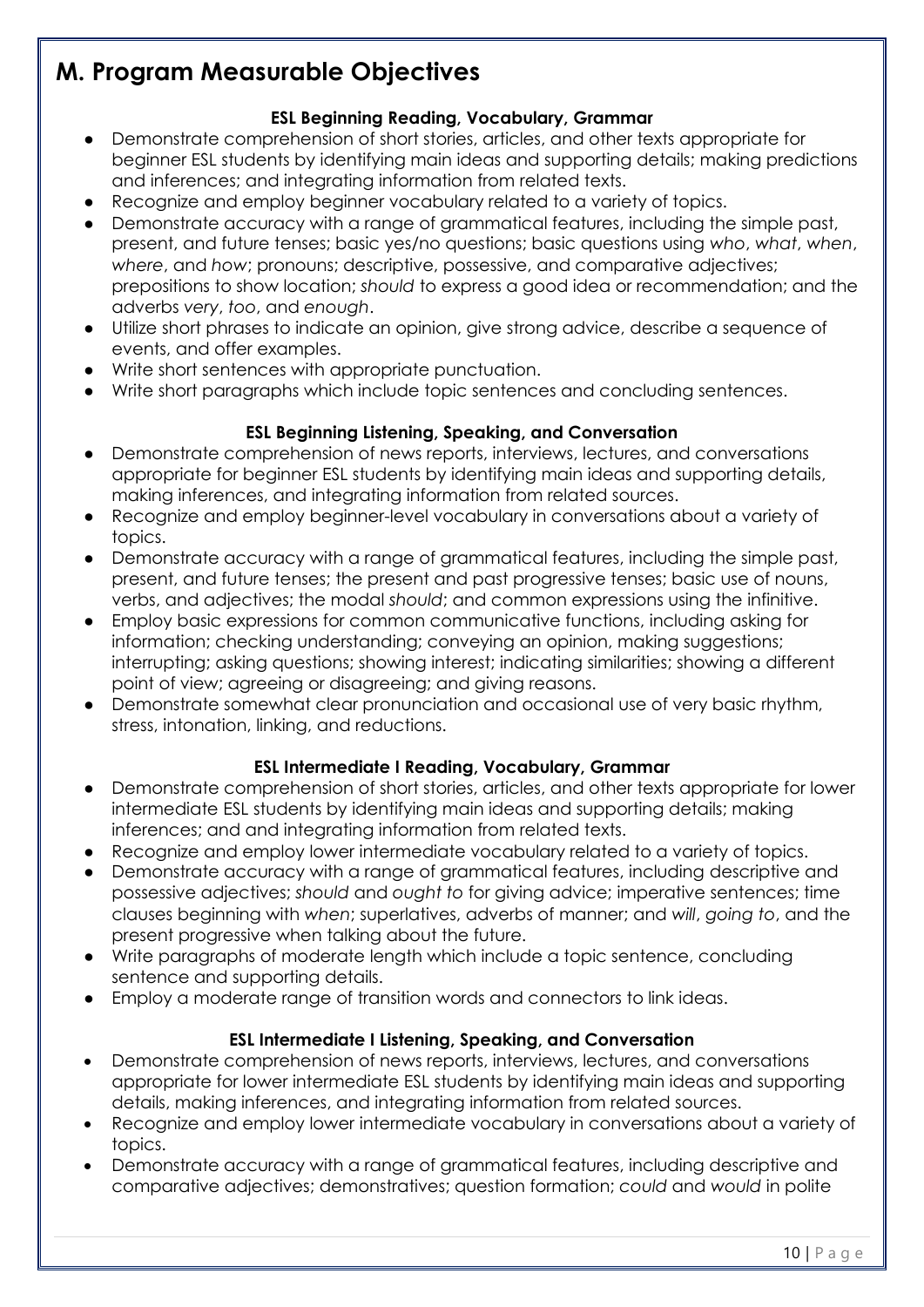requests, adverbs of frequency, count and non-count nouns, *can* and *can't, should to*, *ought to*, and *have to*, and *will*, *may*, and *might* in the future tense.

- Employ expressions for a variety of communicative functions, including describing personal strengths and weaknesses; expressing agreement; making suggestions; complaining politely; expressing likes and dislikes; and stating reasons and examples.
- Demonstrate somewhat clear pronunciation and occasional use of rhythm, stress, intonation, linking, and reductions.

•

#### **ESL Intermediate II Reading, Vocabulary, Grammar**

- Demonstrate comprehension of short stories, articles, and other texts appropriate for upper intermediate ESL students by identifying main ideas and supporting details; making inferences; and integrating information from related texts.
- Recognize and employ upper intermediate vocabulary related to a variety of topics.
- Demonstrate accuracy with a range of grammatical features, including the present and past progressive tenses; *can*, *could*, and *be able to*; comparative adverbs; adverb clauses with *because* and *even though*; infinitives of purpose; noun clauses with *wh-* words; the articles *a*, *an*, and *the*; future possibility with *may*, *might*, and *could*; and the present perfect and present perfect progressive.
- Write short essays which include the following: an introduction with a clear thesis statement; body paragraphs with topic sentences; supporting reasons, examples, and facts; and a concluding paragraph.
- Employ strategies for cohesion in written essays, including transitions, related word forms, and parallel structure.

#### **ESL Intermediate II Listening, Speaking, and Conversation**

- Demonstrate comprehension of news reports, interviews, lectures, and conversations appropriate for lower intermediate ESL students by identifying main ideas and supporting details; making inferences; and integrating information from related sources.
- Recognize and employ upper intermediate vocabulary in conversations about a variety of topics.
- Demonstrate accuracy with a range of grammatical features, including the present progressive and present perfect tenses; modals for advice, ability, possibility, and necessity; reflexive and reciprocal pronouns; conditional statements about the future; infinitives of purpose; nouns and quantifiers; and comparative and equative statements.
- Employ expressions for a variety of communicative functions, including getting someone's attention; agreeing and disagreeing; leading a discussion; making strong and weak suggestions; telling a story; describing an experience in detail; giving presentations; holding the floor; and expressing varying degrees of confidence in an opinion.
- Demonstrate mostly clear pronunciation and moderate use of rhythm, stress, intonation, linking, and reductions.

#### **ESL Advanced I Reading, Vocabulary, Grammar**

- Demonstrate comprehension of short stories, articles, and other texts appropriate for advanced ESL students by identifying main ideas and supporting details; making inferences; and integrating information from related texts.
- Recognize and employ advanced vocabulary related to a variety of topics.
- Demonstrate accuracy with a range of grammatical features, including the passive and active voice; gerunds and infinitives; past unreal conditionals; identifying adjective clauses; concessions; direct and indirect speech; phrasal verbs; and the past perfect and future progressive tenses.
- Write well-organized essays of four to five paragraphs for a range of purposes: persuading, summarizing, describing something in detail, classifying, relating a personal narrative, comparing and contrasting, and showing cause and effect.
- Utilize the following strategies when writing: signal words to show relationships between ideas, figurative language, and sentence variation.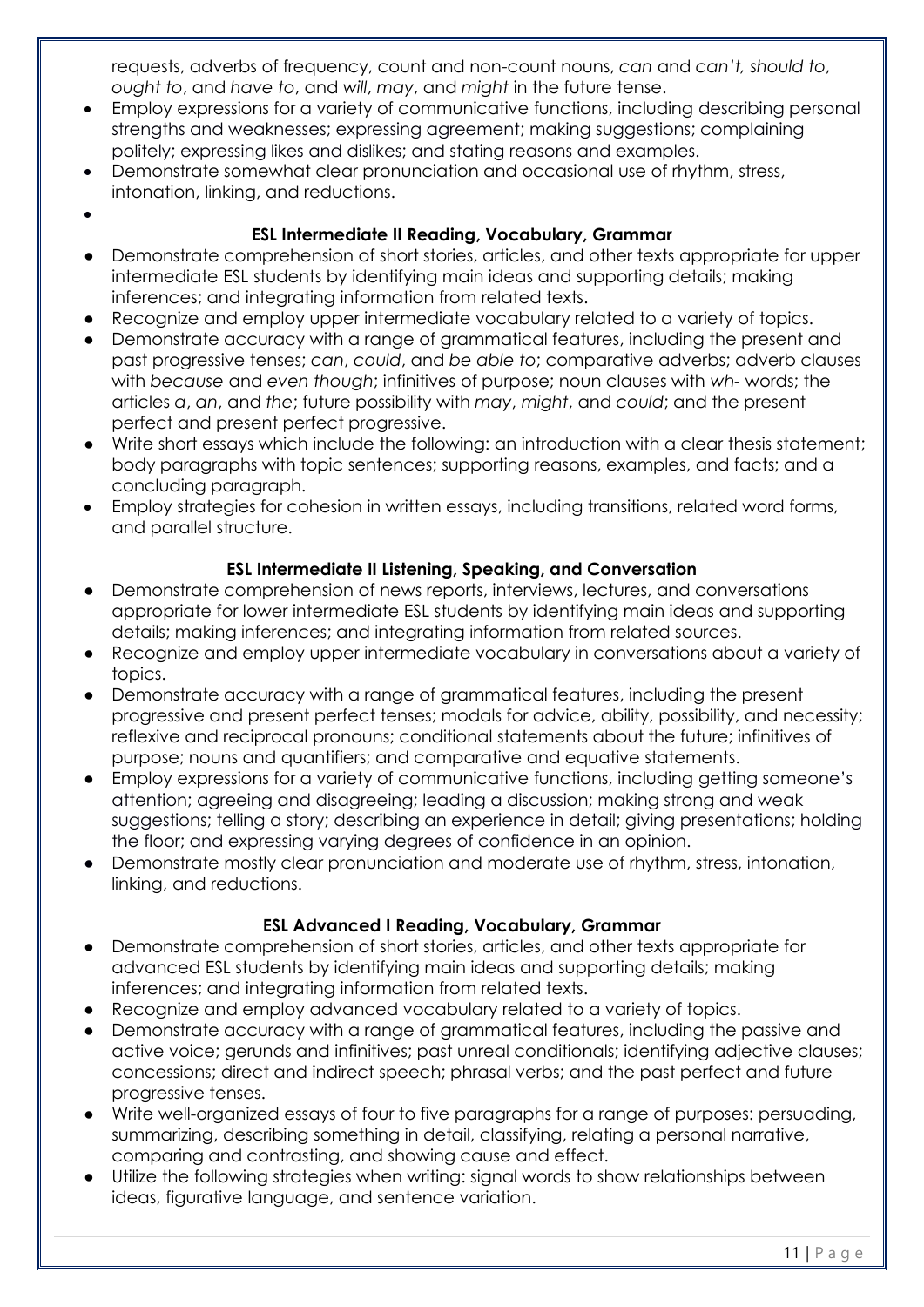#### **ESL Advanced I Listening, Speaking, and Conversation**

- Demonstrate comprehension of news reports, interviews, lectures, and conversations appropriate for advanced ESL students by identifying main ideas and supporting details; making inferences; and integrating information from related sources.
- Recognize and employ advanced vocabulary in conversations about a variety of topics.
- Demonstrate accuracy with a range of grammatical features, including the passive voice; gerunds and infinitives; present unreal conditionals; reported speech; tag questions; adjective clauses; causative verbs; phrasal verbs; verb tenses in the past and present; and future perfect and future progressive tenses.
- Employ advanced expressions for a wide variety of communicative functions, including stating an opinion; agreeing and disagreeing; avoiding giving an opinion; talking about personal achievement; clarifying information; giving and asking for examples; making suggestions; assigning priority; restating an idea, calling attention to something; hesitating; and showing frustration.
- Demonstrate clear pronunciation and frequent use of rhythm, stress, intonation, linking, and reductions.

#### **ESL Advanced II Reading, Vocabulary, Grammar**

- Demonstrate comprehension of short stories, articles, and other academic texts targeted to adult native speakers by identifying main ideas and supporting details; making inferences; and integrating information from related texts.
- Recognize and employ highly advanced vocabulary related to a variety of topics.
- Demonstrate accuracy with a range of grammatical features, including past unreal conditionals; infinitives and gerunds; direct and indirect speech; the passive voice; double comparatives; inversion with negative adverbials; identifying and non-identifying adjective clauses; adverb clauses and discourse connectors to show cause and effect; adverb clauses of comparison and contrast; count and non-count nouns; and noun clauses in opposition.
- Write essays of four to five paragraphs marked by the following: a clear, well-developed organizational structure with a thesis statement, introduction, body paragraphs, and conclusion; examples, facts, quotations, and other supporting details; and sophisticated use of writing strategies such as sentence variation, double comparatives, and a wide range of transitions.
- Tailor essay structure to a high degree for a variety of purposes: persuading, summarizing, describing in detail, classifying, relating a personal narrative, comparing and contrasting, defining, and showing cause and effect.

#### **ESL Advanced II Listening, Speaking, and Conversation**

- Demonstrate comprehension of news reports, interviews, lectures, and conversations appropriate for native speakers by identifying main ideas and supporting details; making inferences; and integrating information from related sources.
- Recognize and employ highly advanced vocabulary in conversations about a variety of topics.
- Employ questions using *be* and *have*.
- Demonstrate accuracy with a range of grammatical features, including wish statements; modals for expressing degrees of certainty; adjective clauses; adverb clauses; discourse connectors; count and non-count nouns with a variety of quantifiers; expressions with gerunds and infinitives; direct and indirect speech; the passive and passive causative voice; and unreal conditionals.
- Employ advanced expressions for a variety of communicative functions, including building on another person's ideas; maintaining a conversation; summarizing and clarifying; linking ideas; telling an anecdote; framing an argument; showing hesitation; and supporting ideas with examples.
- Demonstrate consistently clear pronunciation and frequent use of rhythm, stress, intonation, linking, and reductions.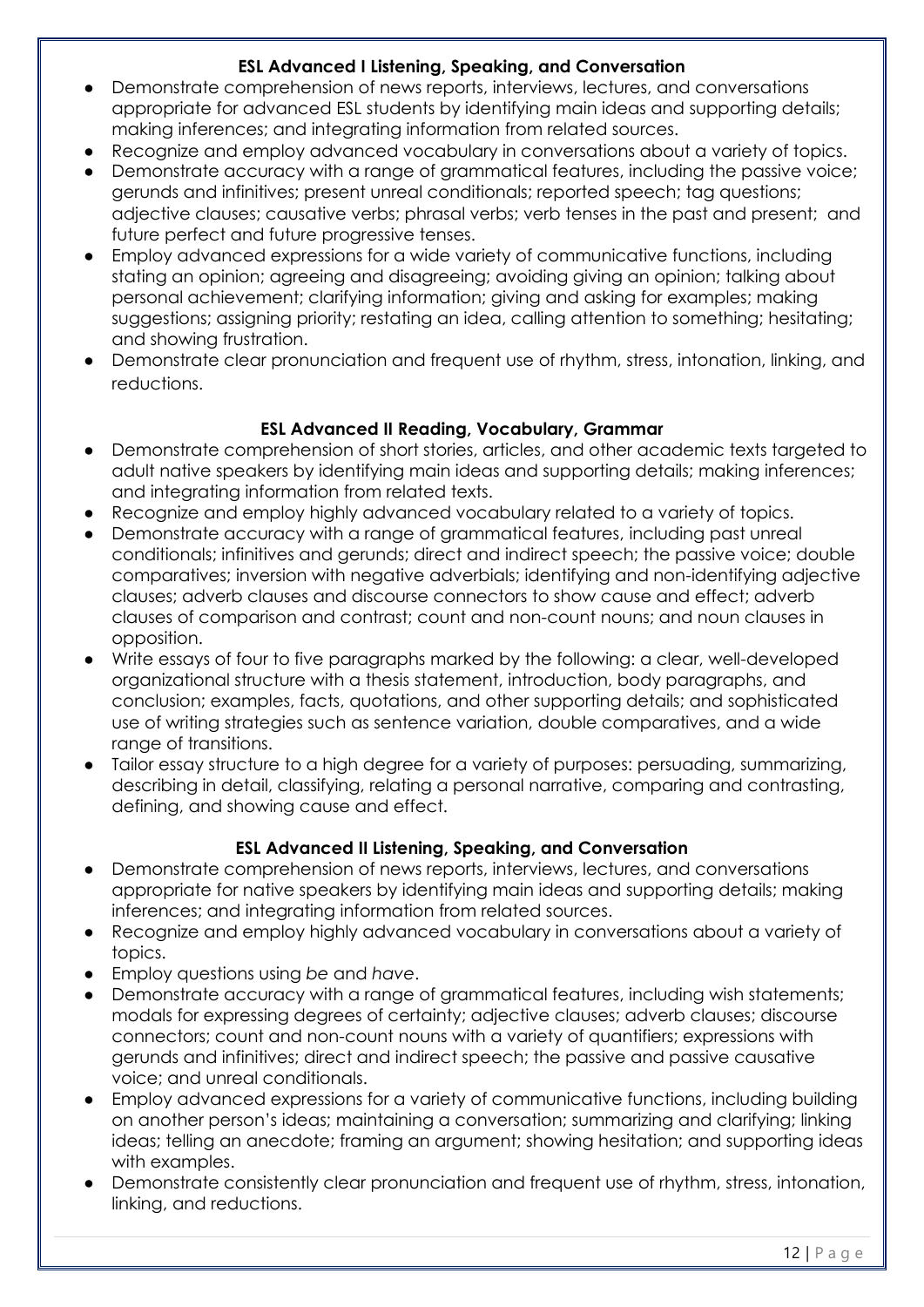#### **ESL Conversation Intermediate Conversation Management and Accent Reduction**

- Demonstrate communicative ability to express thoughtfully in five major themes: People; Men and Women; Relationships; Society and Life.
- Ability to Agree or Disagree on specific themes.
- Recognize and employ upper intermediate vocabulary in conversations about a variety of topics.
- Able to use vocabulary within context.
- Utilize short phrases to indicate an opinion, give strong advice, describe a sequence of events, and offer examples.
- Practice of stress, rhythm, intonation through interactive speaking tasks.
- Improve natural speech by practicing common expressions for each target sound.
- Demonstrate accuracy within a range of grammatical features such as the simple present, present perfect and future.
- Ability to use stress and intonation to show a contrast.
- Ability to apply stress in pronouns, compound nouns and phrasal verbs.

#### **ESL Conversation Intermediate Idioms**

- Demonstrate communicative ability and mastery over 600 idiomatic expressions within context of natural speech.
- Display ability to use English idioms within common situations, topic and functions in English.
- Gain grammatical knowledge and usage of idioms via example sentences and interactive sentences.
- Display ability to use idioms to discuss daily living and experiences such as: small talk between friends and colleagues; health and exercise; ability and experience; resting and relaxing; relationship and romance; financial situations; interactions with coworkers and business; etc.
- Improve natural speech by practicing idioms via interactive speaking activities

#### **ESL Conversation Intermediate Listening & Speaking**

- Provide students the opportunity to be active and involved learners.
- Lessons will focus on improving listening, speaking, pronunciation and public speaking skills.
- Lessons will expose students to conversational situations that can serve as a basis for conversation practice with a cross-cultural focus.
- Lessons will provide multiple structured and communicative activities for speaking, listening, grammar, writing, pronunciation and public speaking activities.
- Teach students to produce and recognize high-frequency idioms and expressions.
- Contextualize the study of pronunciation by integrating it with the study of idioms.

#### **ESL Conversation Advanced Conversation Management and Accent Reduction**

- Guide learners into natural, relevant communicative contexts for the transfer of pronunciation to speaking.
- Demonstrate communicative ability to communicate thoughtfully and effectively in a variety of current topics.
- Recognize and employ advanced vocabulary in conversation about a variety of topics.
- Utilize short phrases to indicate an opinion, give strong advice, describe a sequence of events, and offer examples.
- Topics covered are newsworthy and current in order for students to be able to discuss a range of topics.
- Ability to show stress and intonation to show a contrast.
- Practice pronunciation in structured and real-life communication activities.
- Demonstrate progress in accent reduction and pronunciation.
- Provide a course that links pronunciation with listening and speaking.
- Establish reasonable measures of progress that account for different rates of acquisition.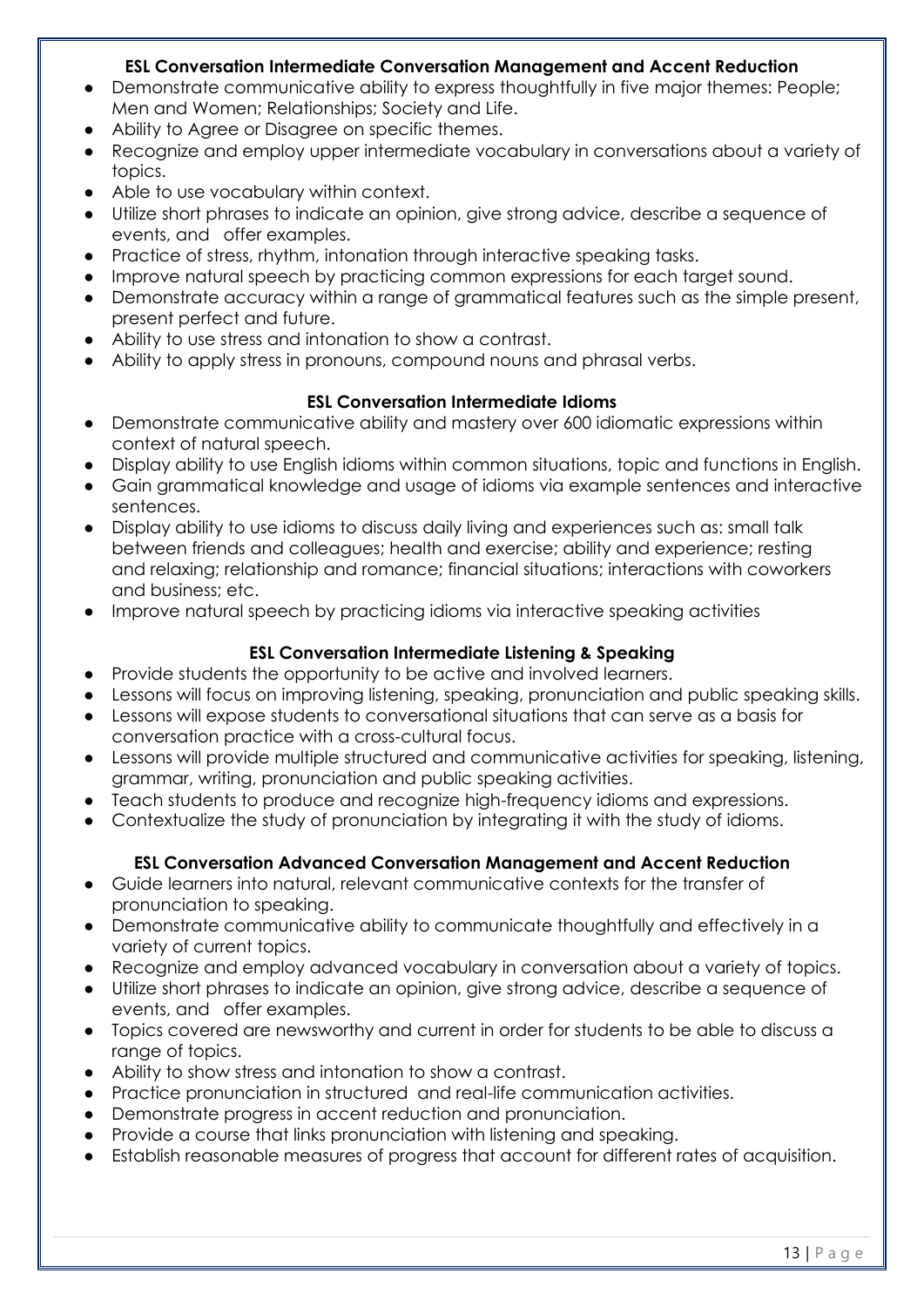#### **ESL Conversation Advanced Idioms**

- Demonstrate understanding of advanced idioms and how they are used through an array of reading, listening texts, exercises, discussion questions, and open-ended problemsolving situations.
- Anticipate and recognize idioms within a natural context
- Expand vocabulary by identifying words with more than one meaning.
- Identify literal and figurative meanings of words and phrases.
- Retain idioms and their meanings.
- Be exposed to portrayals of American culture and have opportunities to discuss them.
- Demonstrate comprehension of news reports, interviews, lectures, and conversations appropriate for native speakers by identifying main ideas and supporting details; making inferences; and integrating information from related sources.

#### **ESL Conversation Advanced Discussion**

- Demonstrate accuracy when expressing opinion on topics covered.
- Employ advanced expressions and proverbs.
- Employ modals to express possibility.
- Recognize and employ highly advanced vocabulary.
- Demonstrate competency of language in presentation format.

#### **TOEFL iBT Test Preparation- Reading**

- Make inferences about information that is not directly stated.
- Recognize and identify major ideas and distinguish them from minor ideas.
- Verify what information is true, false or not included in the passage.
- Define words and phrases used in passages.
- Identify the author's purpose.
- Connect ideas within sentences and amongst paragraphs.
- Summarize and organize important ideas from across the passage.
- Recognize and understand English effectively in academic settings.
- Increase reading fluency and rate.
- Scan texts for key facts and important information.
- Employ scanning techniques and improve reading skills by frequently reading many different types of texts in various subject areas (science, social sciences, arts, business, and others).
- Make inferences and draw conclusions based on what is implied in the texts.
- Identify unfamiliar words in a passage and extrapolate the meaning from the context (surrounding sentences).
- Distinguish differences between major and minor points.
- Use context clues to understand the meaning of vocabulary.

#### **TOEFL iBT Test Preparation- Listening**

- Comprehend the major points and important details related to main idea.
- Recognize a speaker's attitude and degree of certainty.
- Recognize the function and purpose of a speaker's statement.
- Recognize the organization of information presented.
- Understand the relationships between ideas presented (for example, compare/contrast, cause/effect, or steps in a process)
- Make inferences and draw conclusions based on what is implied in the material.
- Make connections among pieces of information in a conversation or lecture.
- Recognize topic changes (for example, digressions and aside statements) in lectures and conversations, and recognize introductions and conclusions in lectures.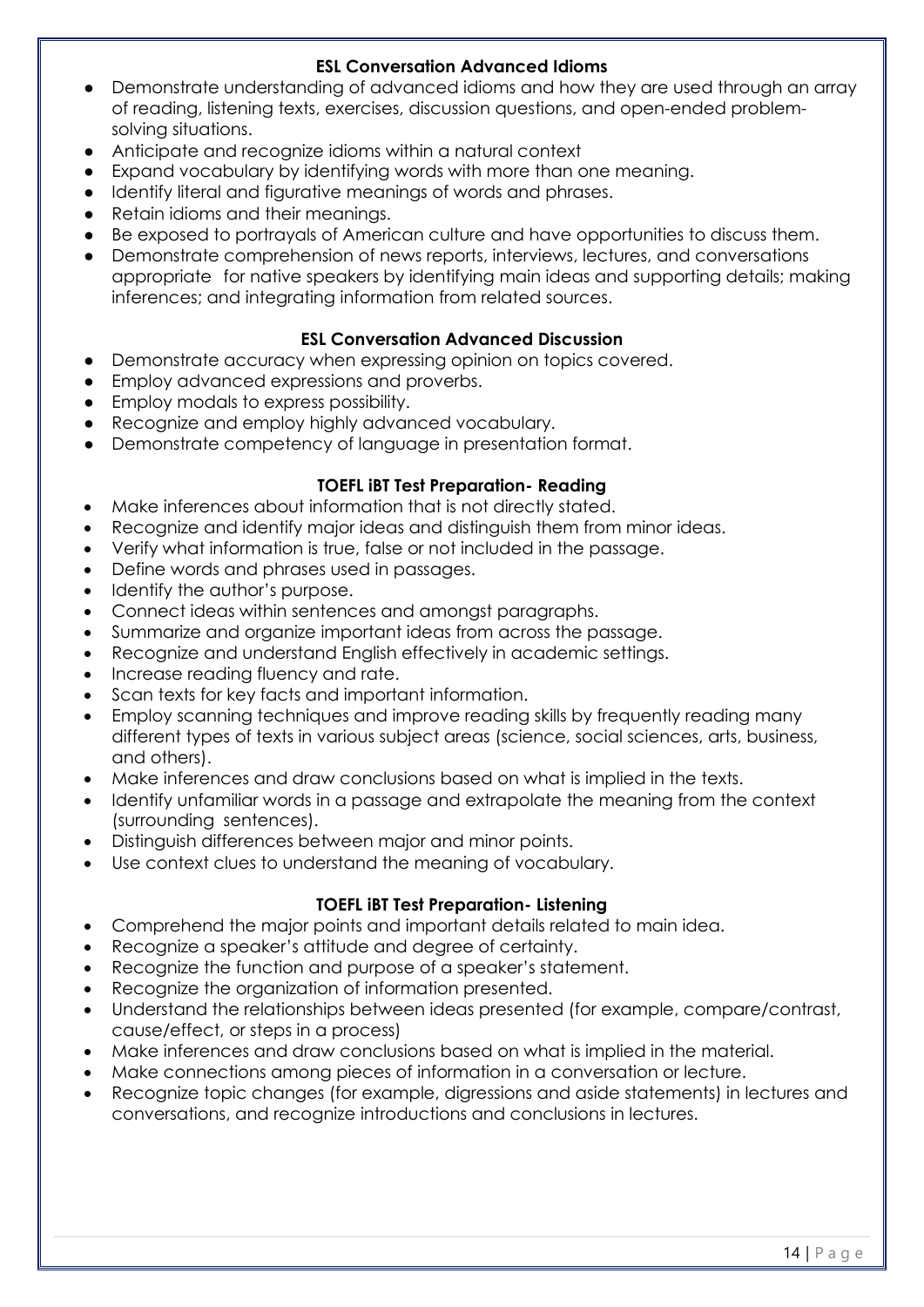#### **TOEFL iBT Test Preparation- Speaking**

- Fully answer questions and coherently present ideas.
- Grasp the relationship between ideas and easily follow progression of sentences.
- Demonstrate comprehension of 6 Speaking question.
- Employ conversation with good pronunciation, natural pacing and natural-sounding patterns.
- Effectively convey ideas.
- Utilize basic and complex vocabulary appropriately.

#### **TOEFL iBT Test Preparation- Writing**

- Utilize transitional phrases to connect ideas and help the reader understand ideas.
- Express information in an organized manner.
- Organize information before writing.
- Summarize, paraphrase, and cite information from the source material accurately.
- Identify the main idea and major points that support it.
- Develop an organized plan to write essays.
- Write using reasons, examples, and details.
- Use extensive grammar and vocabulary to form effective expression.
- Use vocabulary and grammar accurately; use idiomatic expressions appropriately.
- Utilize correct spelling, punctuation, and layout.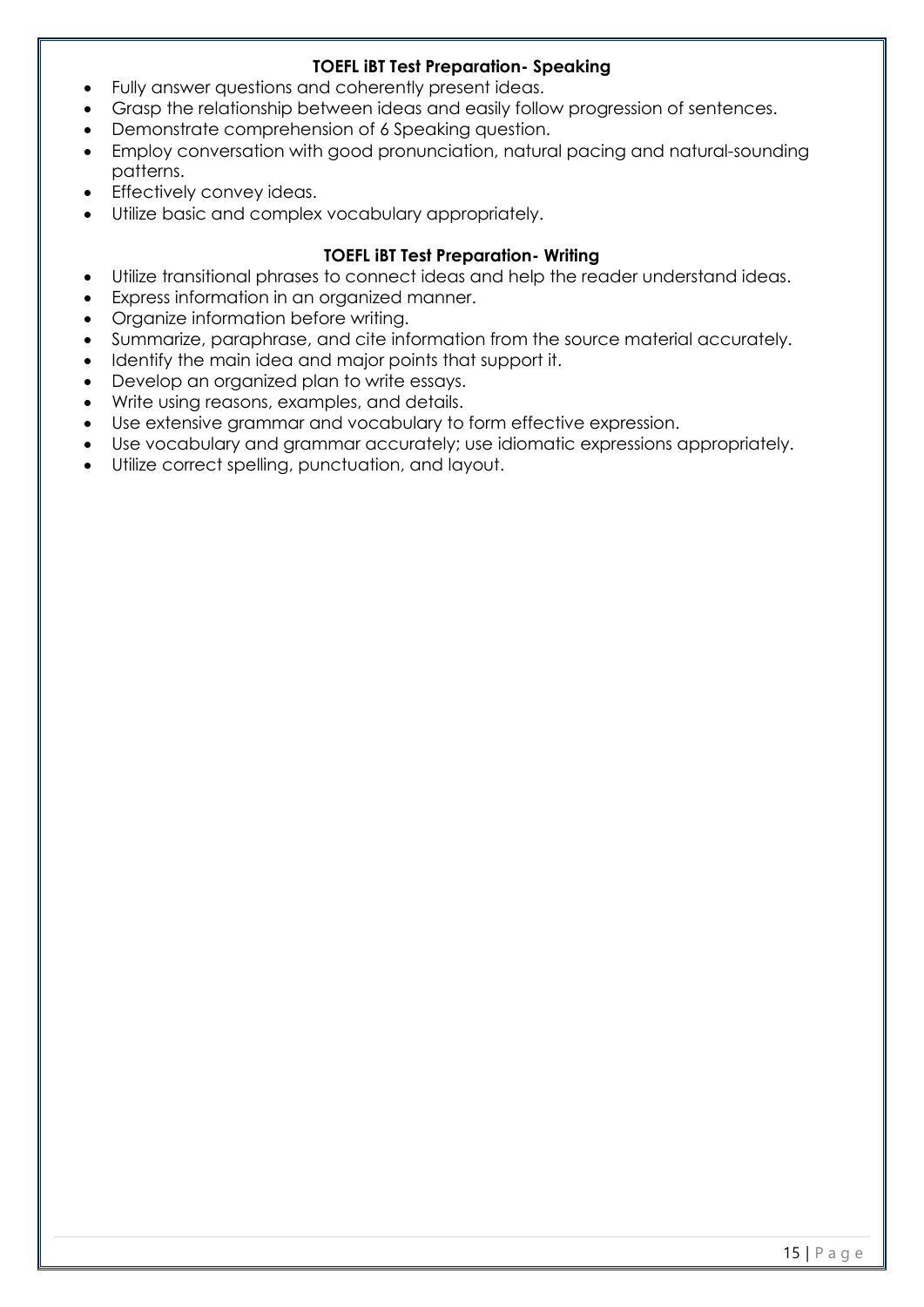# **N. Instructional Textbooks**

| <b>NAME OF BOOK</b>                                                                             | <b>AUTHOR</b>                                 | <b>PUBLISHER</b>                     |
|-------------------------------------------------------------------------------------------------|-----------------------------------------------|--------------------------------------|
| Northstar 1: Reading and Writing - 2nd Edition                                                  | John Beaumont                                 | Pearson<br>Education                 |
| NorthStar 2: Reading and Writing - 3rd Edition                                                  | Natasha Haugnes / Beth<br>Maher               | Pearson<br>Education                 |
| NorthStar 3: Reading and Writing - 3rd Edition                                                  | Laurie Barton / Carolyn<br>Dupaquier Sardinas | Pearson<br>Education                 |
| NorthStar 4: Reading and Writing - 3rd Edition                                                  | Andrew K. English / Laurie<br>Monahan English | Pearson<br>Education                 |
| NorthStar 5: Reading and Writing - 3rd Edition                                                  | Robert F. Cohen / Judy L.<br>Miller           | Pearson<br>Education                 |
| Northstar 1: Listening and Speaking - 2nd Edition                                               | Polly Merdinger / Laurie<br><b>Barton</b>     | Pearson<br>Education                 |
| Northstar 2: Listening and Speaking - 3rd Edition                                               | Robin Mills and Laurie<br>Frazier             | Pearson<br>Education                 |
| Northstar 3: Listening and Speaking-3rd Edition                                                 | Helen S. Solorzano /<br>Jennifer P.L. Schmidt | Pearson<br>Education                 |
| Northstar 4: Listening and Speaking-3rd Edition                                                 | Tess Ferree and Kim<br>Sanabria               | Pearson<br>Education                 |
| Northstar 5: Listening and Speaking - 3rd Edition                                               | <b>Sherry Preiss</b>                          | Pearson<br>Education                 |
| Basic English Grammar - 3rd Edition                                                             | Betty Azar / Stacy Hagen                      | Pearson<br>Education                 |
| *Basic English Grammar Part A                                                                   | Betty Azar / Stacy Hagen                      | Pearson<br>Education                 |
| *Basic English Grammar Part B                                                                   | Betty Azar / Stacy Hagen                      | Pearson<br>Education                 |
| Fundamentals of English Grammar - 4th Edition                                                   | Betty Azar / Stacy Hagen                      | Pearson<br>Education                 |
| *Fundamentals of English Grammar - Part A                                                       | Betty Azar / Stacy Hagen                      | Pearson<br>Education                 |
| *Fundamentals of English Grammar - Part B                                                       | Betty Azar / Stacy Hagen                      | Pearson<br>Education                 |
| Understanding and Using English Grammar - 4th<br>Edition                                        | Betty Azar / Stacy Hagen                      | Pearson<br>Education                 |
| *Understanding and Using English Grammar -<br>Part A                                            | Betty Azar / Stacy Hagen                      | Pearson<br>Education                 |
| *Understanding and Using English Grammar -<br>Part B                                            | Betty Azar / Stacy Hagen                      | Pearson<br>Education                 |
| *Impact Topics; 30 Exciting Topics to Talk about<br>in English with Audio CD                    | Richard R. Day and Junko<br>Yamanaka          | Longman Asia<br><b>ELT</b>           |
| *Pronunciation Pairs; An Introduction to the<br>Sounds of English, Second Edition with Audio CD | Ann Baker and Sharon<br>Goldstein             | Cambridge<br><b>University Press</b> |
| *Everyday Idioms for Reference and Practice;<br><b>Book One with Audio CD</b>                   | Ronald E. Feare                               | <b>Addison Wesley</b><br>Longman     |
| *All Clear 2; Listening and Speaking, Third Edition<br>with Audio CD                            | Helen Kalkstein<br>Fragiadakis                | <b>Thomson Heinle</b>                |
| <i><b>*Taboos and Issues</b></i>                                                                | Richard MacAndrew and<br><b>Ron Martinez</b>  | Cengage<br>Learning EMEA             |
| *Well Said; Pronunciation for Clear<br>Communication, Third Edition with Audio CD               | Linda Grant                                   | Heinle                               |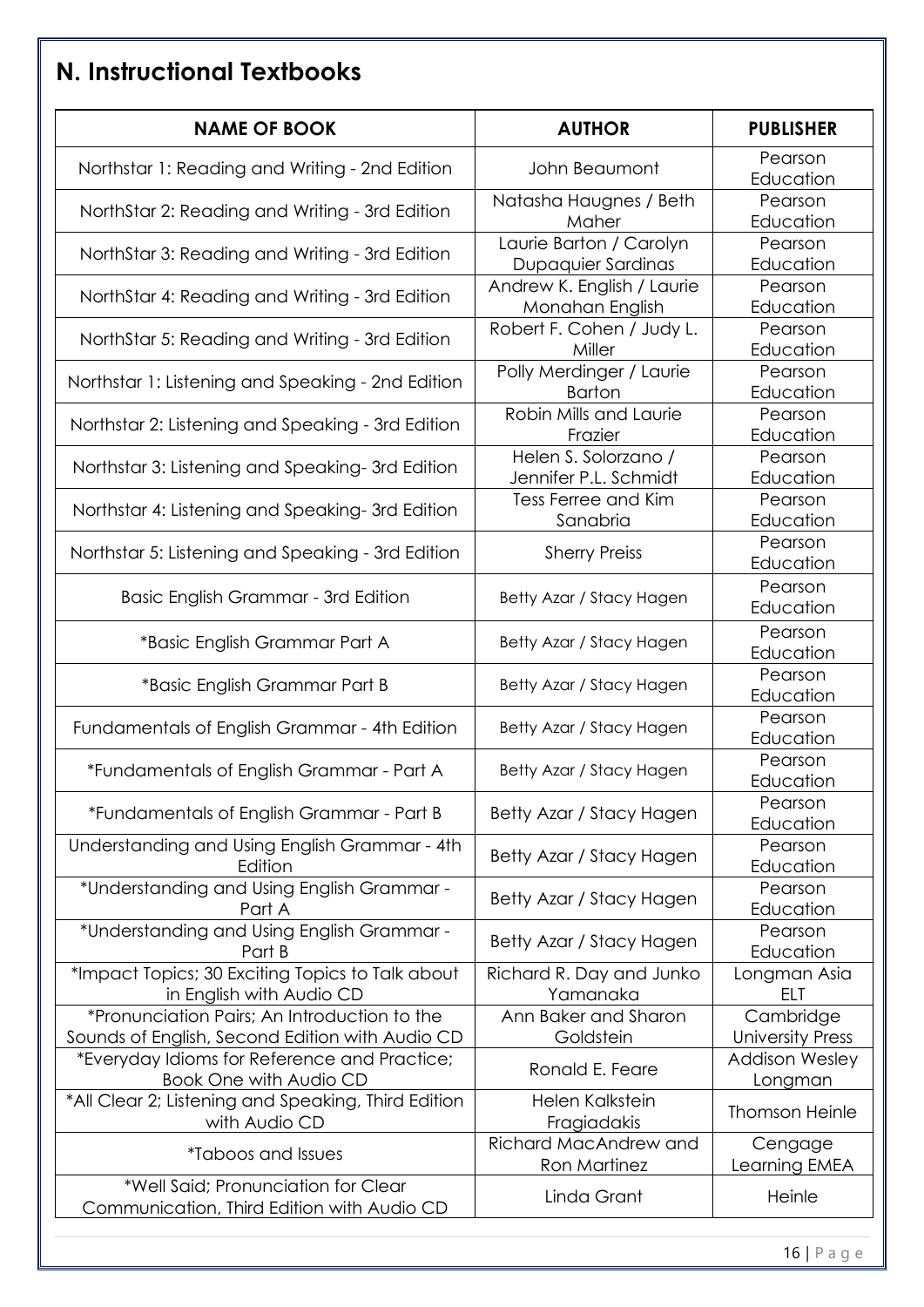| *The Idiom Advantage; Fluency in Speaking and      |                            | Pearson                  |
|----------------------------------------------------|----------------------------|--------------------------|
| Listening                                          | Dana Watkins               | Education                |
|                                                    |                            | Company                  |
| *More Discussion Starters; Activities for Building | Keith S. Folse and Jeanine | The University of        |
| <b>Speaking Fluency</b>                            | <i>vone</i>                | Michigan Press           |
| *Impact Topics; 30 Exciting Topics to Talk about   | Richard R. Day and Junko   | Longman Asia             |
| in English with Audio CD                           | Yamanaka                   | FLT.                     |
| *ETS The Official Guide to the TOEFL Test Fourth   | <b>Educational Testing</b> | Educational              |
| Edition                                            | Service                    | <b>Testing Service</b>   |
| *Delta's Key to the TOEFL IBT Advanced Skill       |                            | Delta Publishing         |
| <b>Practice Revised Edition</b>                    | Nancy Gallagher            | Company                  |
|                                                    |                            | Barron's                 |
| *Barron's TOEFL IBT 14th Edition                   | Pamela J. Sharpe, Ph.D.    | <b>Education Series,</b> |
|                                                    |                            | Inc.                     |
| *Cambridge Preparation for the TOEFL Test          | Jolene Gear and Robert     | Cambridge                |
| Fourth Edition                                     | Gear                       | <b>University Press</b>  |
| *ETS The Official Guide to the TOEFL Test Fourth   | <b>Educational Testing</b> | Educational              |
| Edition                                            | Service                    | <b>Testing Service</b>   |

## **O. Facilities and Equipments**

ACE's instructions are held in six classrooms at the location 3700 Wilshire Blvd, Los Angeles, CA 90010: four at Suite 985, one at Suite 982 and Suite 993. Each classroom is equipped with a T.V., CD Player, personal staff computers, HDMI and VGA connection, and whiteboard. All programs are supplied with auxiliary grammar materials for the instructor to use while providing instruction. ACE also is equipped with 15 computers with monitors for the TOEFL iBT Test Preparation program as well as student access for student services. Addendum: Since the Introduction of COVID-19, students will be required to attend their appropriate courses using the resources available to them. Students are expected to attend their courses through usage of internet access points which can be done in private locations or public internet access points. Adams College of English will still provide the listed material and equipment in school under supervision and social distancing policy. Online sources, internet access points and usage of at-home resources and texts will be allowed until definitive date on lockdown termination.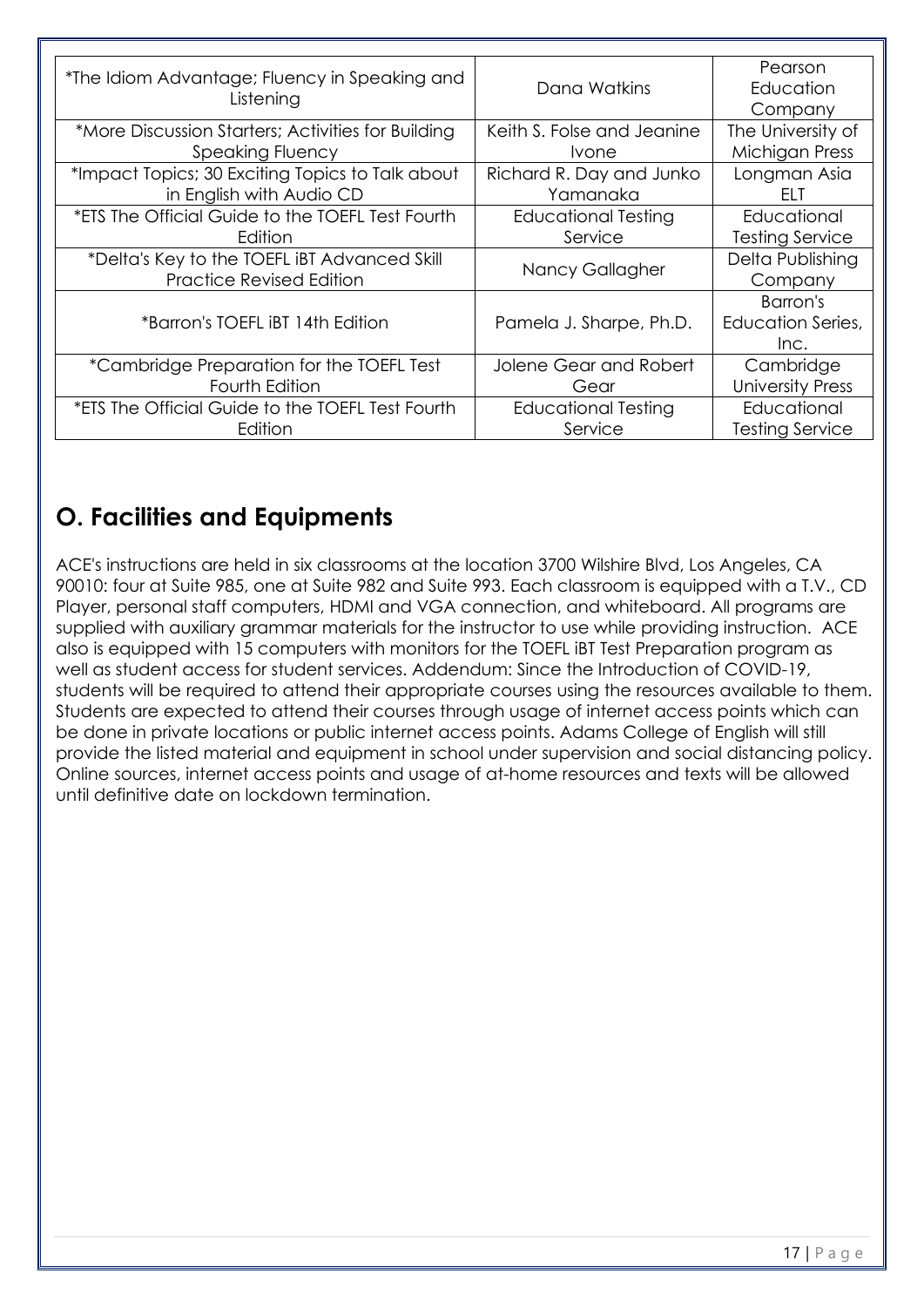## **II. SCHOOL POLICIES AND PROCEDURES**

### **A. Placement Policy**

ACE does not require a minimum cutoff score of ACE's Placement Test for admissions. ACE is a school with an enrollment-based system, meaning students may enroll at any time during a program. If students want to register in the midst of a program, the students have to take ACE's Placement Test. Even though their Placement Test score is qualified to register for a program, the students will be placed in a program one level lower than the program in which the students are supposed to be placed. This policy allows students to be more prepared for the program in which the students are supposed to be placed. Addendum: COVID-19 will lift restrictions on placement tests and allow students to take the test either in home or on campus.

## **B. Attendance Policy**

#### **Attendance Records and Monitoring**

ACE is a school with an enrollment-based system, meaning students may enroll at any time during a program. Students are expected to attend class daily for the entire class period, with a minimum of 80% cumulative attendance. When a student misses class, they not only fall behind on new material, but also miss the education needed to develop new skills.

#### **Tardiness**

Students must be in class and ready to start by the scheduled times. When a student arrives late to class or departs early, they do not only miss the content that is taught during the program, but also disrupts their instructor and classmates. All students who arrive within 15 minutes of the scheduled start time of the program are marked tardy. Tardiness affects a student's attendance percentage negatively, with three tardies counting as one absence.

#### **Early Departures and Absences**

All students who arrive after 15 minutes of the scheduled start time of the program, or 5 minutes of the scheduled resume time after each break or course are not allowed to attend class and are marked absent. If a student departs more than 5 minutes earlier than the scheduled end time of each session or course, they are also marked absent.

#### **ESL Program (Morning)**

| <b>Class times</b>                                                         | <b>Classroom Arriving/Departing</b><br><b>Times</b>                                                                    |                                                      | <b>Tardy or Absent</b>                                          |
|----------------------------------------------------------------------------|------------------------------------------------------------------------------------------------------------------------|------------------------------------------------------|-----------------------------------------------------------------|
| $9:00$ a.m. $-9:55$ a.m.<br>(Reading, Vocabulary, and Grammar)             | $\diamond$ Arrive 9:00 a.m. - 9:15 a.m.<br>$\diamond$ Arrive after 9:15 a.m.<br>$\diamondsuit$ Depart before 9:50 a.m. | Tardy $\blacksquare$<br>Tardy $\Box$<br>Tardy $\Box$ | Absent $\Box$<br>Absent $\blacksquare$<br>Absent $\blacksquare$ |
| $9:55$ a.m. $-10:10$ a.m.<br><b>Break</b>                                  |                                                                                                                        |                                                      |                                                                 |
| 10:10 a.m. - 11:05 a.m.<br>(Reading, Vocabulary, and Grammar<br>continued) | $\diamond$ Arrive after 10:15 a.m.<br>$\diamondsuit$ Depart before 11:00 a.m.                                          | Tardy $\Box$<br>Tardy $\Box$                         | Absent $\blacksquare$<br>Absent $\blacksquare$                  |
| 11:05 a.m. - 11:20 a.m.<br><b>Break</b>                                    |                                                                                                                        |                                                      |                                                                 |
| 11:20 a.m. - 12:36 p.m.<br>(Listening, Speaking, Conversation)             | $\diamondsuit$ Arrive after 11:25 a.m.<br>$\diamond$ Depart before 12:31 p.m.                                          | Tardy $\Box$<br>Tardy $\Box$                         | Absent $\blacksquare$<br>Absent $\blacksquare$                  |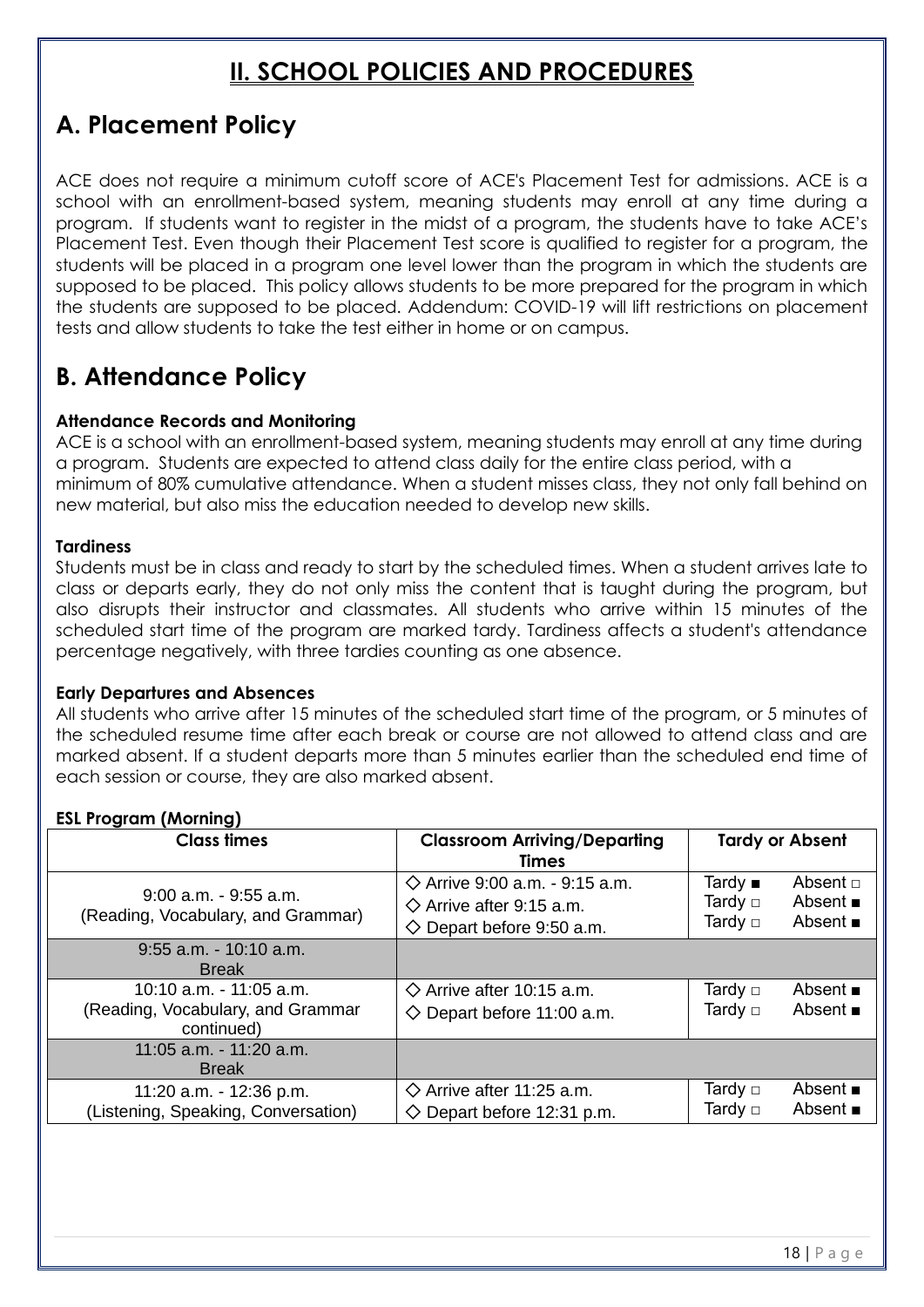| <b>ESL Conversation Program (Afternoon)</b><br>*Prerequisite: Students must place in ESL Intermediate I (at least 51 points) to take this program |                                                                                                                            |                                      |                                                                 |
|---------------------------------------------------------------------------------------------------------------------------------------------------|----------------------------------------------------------------------------------------------------------------------------|--------------------------------------|-----------------------------------------------------------------|
| <b>Class times</b>                                                                                                                                | <b>Classroom Arriving/Departing</b><br><b>Times</b>                                                                        |                                      | <b>Tardy or Absent</b>                                          |
| 1:10 p.m. $-$ 2:26 p.m.<br>(Conversation Management and Accent<br>Reduction)                                                                      | $\diamondsuit$ Arrive 1:10 p.m. - 1:25 p.m.<br>$\diamondsuit$ Arrive after 1:25 p.m.<br>$\diamond$ Depart before 2:21 p.m. | Tardy $\blacksquare$<br>Tardy $\Box$ | Absent $\Box$<br>Absent $\blacksquare$<br>Absent $\blacksquare$ |
| 2:26 p.m. - 2:40 p.m.<br><b>Break</b>                                                                                                             |                                                                                                                            |                                      |                                                                 |
| 2:40 p.m. - 3:50 p.m.<br>(Idioms)                                                                                                                 | $\diamond$ Arrive after 2:45 p.m.<br>$\diamond$ Depart before 3:45 p.m.                                                    | Tardy $\Box$                         | Absent $\blacksquare$<br>Absent $\blacksquare$                  |
| 3:50 p.m. - 4:00 p.m.<br><b>Break</b>                                                                                                             |                                                                                                                            |                                      |                                                                 |
| 4:00 p.m. $-5:10$ p.m.<br>(Listening, Speaking, Conversation for<br>Intermediate)<br>(Discussion for Advanced)                                    | $\diamond$ Arrive after 4:05 p.m.<br>$\diamond$ Depart before 5:05 p.m.                                                    | Tardy $\Box$                         | Absent $\blacksquare$<br>Absent $\blacksquare$                  |

#### **TOEFL iBT Test Preparation (Morning)**

**\*Prerequisite: Students must place in ESL Intermediate I (at least 51 points) to take this program**

| <b>Class times</b>                        | <b>Classroom Arriving/Departing</b>                                                                     | <b>Tardy or Absent</b>                                                                                                  |
|-------------------------------------------|---------------------------------------------------------------------------------------------------------|-------------------------------------------------------------------------------------------------------------------------|
|                                           | <b>Times</b>                                                                                            |                                                                                                                         |
| $9:00$ a.m. $-9:56$ a.m.<br>(Reading)     | $\Diamond$ Arrive 9:00 a.m. - 9:15 a.m.<br>$\Diamond$ Arrive after 9:15 a.m.<br>Depart before 9:50 a.m. | Tardy $\blacksquare$<br>Absent $\Box$<br>Absent $\blacksquare$<br>Tardy $\Box$<br>Absent $\blacksquare$<br>Tardy $\Box$ |
| $9:56$ a.m. $-10:05$ a.m.<br><b>Break</b> |                                                                                                         |                                                                                                                         |
| 10:10 a.m. - 10:55 a.m.<br>(Listening)    | $\Diamond$ Arrive after 10:10 a.m.                                                                      | Absent $\blacksquare$<br>Tardy $\Box$                                                                                   |
| 10:55 a.m. - 11:45 a.m.<br>(Speaking)     | Depart before 11:40 a.m.<br>$\langle \rangle$                                                           | Tardy $\Box$<br>Absent $\blacksquare$                                                                                   |
| 11:45 a.m. - 12:00 p.m.<br><b>Break</b>   |                                                                                                         |                                                                                                                         |
| 12:00 p.m. - 1:00 p.m.<br>(Writing)       | $\Diamond$ Arrive after 12:105 p.m.<br>Depart before 12:55 p.m.                                         | Tardy $\Box$<br>Absent $\blacksquare$<br>Absent $\blacksquare$<br>Tardy $\Box$                                          |

#### **ESL Conversation Program (2.5 days/week)**

| <b>Class times</b>                                                                 | <b>Classroom Arriving/Departing</b><br><b>Times</b>                                                                    |                                                      | <b>Tardy or Absent</b>                                          |
|------------------------------------------------------------------------------------|------------------------------------------------------------------------------------------------------------------------|------------------------------------------------------|-----------------------------------------------------------------|
| $8:30$ a.m. $-9:46$ a.m.<br>(Conversation Management and Accent<br>Reduction)      | $\diamond$ Arrive 8:30 a.m. - 8:45 p.m.<br>$\diamond$ Arrive after 8:45 a.m.<br>$\diamondsuit$ Depart before 9:41 a.m. | Tardy $\blacksquare$<br>Tardy $\Box$<br>Tardy $\Box$ | Absent $\Box$<br>Absent $\blacksquare$<br>Absent $\blacksquare$ |
| 9:46 a.m. - 10:00 a.m. (Break)                                                     |                                                                                                                        |                                                      |                                                                 |
| 10:00 a.m. - 11:10 a.m.<br>(Idioms)                                                | $\diamond$ Arrive after 10:05 a.m.<br>$\diamondsuit$ Depart before 10:45 a.m.                                          | Tardy $\Box$<br>Tardy $\Box$                         | Absent $\blacksquare$<br>Absent $\blacksquare$                  |
| 11:10 a.m. - 11:20 a.m. (Break)                                                    |                                                                                                                        |                                                      |                                                                 |
| 11:20 a.m. - 12:30 p.m.<br>(Listening, Speaking, Conversation for<br>Intermediate) | $\diamondsuit$ Arrive after 11:25 p.m.<br>$\diamondsuit$ Depart before 12:25 p.m.                                      | Tardy $\Box$<br>Tardy $\Box$                         | Absent $\blacksquare$<br>Absent $\blacksquare$                  |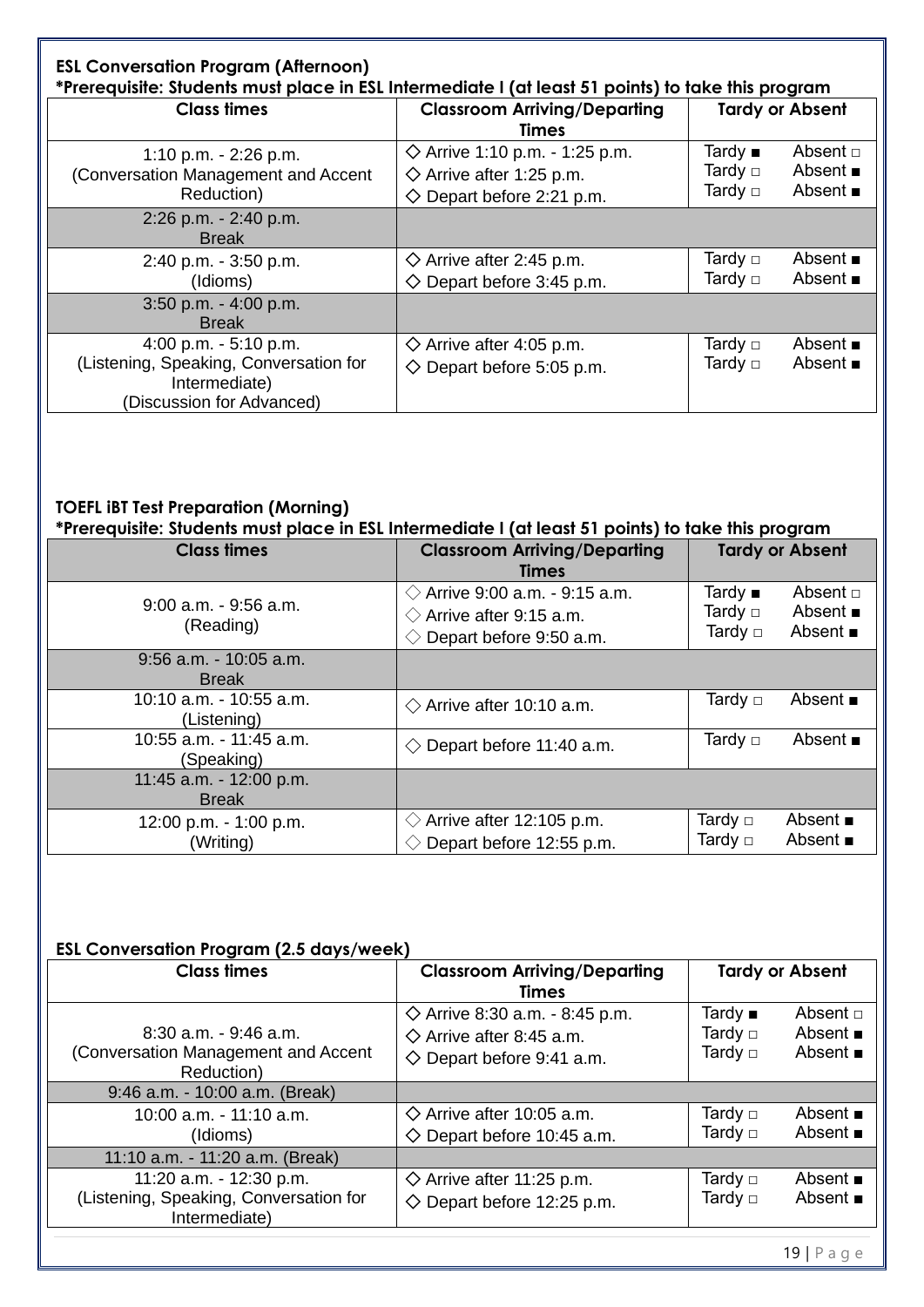| (Discussion for Advanced)                               |                                                                                                     |              |                       |  |
|---------------------------------------------------------|-----------------------------------------------------------------------------------------------------|--------------|-----------------------|--|
|                                                         |                                                                                                     |              |                       |  |
| Lunch break (12:30 p.m. – 1:10 p.m.)                    |                                                                                                     |              |                       |  |
| 1:10 p.m. $-$ 2:26 p.m.                                 | $\diamond$ Arrive 1:10 p.m. - 1:25 p.m.                                                             | Tardy $■$    | Absent $\Box$         |  |
| (Conversation Management and Accent                     | $\diamondsuit$ Arrive after 1:25 p.m.                                                               | Tardy $\Box$ | Absent $\blacksquare$ |  |
| Reduction)                                              | $\diamond$ Depart before 2:21 p.m.                                                                  | Tardy $\Box$ | Absent $\blacksquare$ |  |
| 2:26 p.m. - 2:40 p.m. (Break)                           |                                                                                                     |              |                       |  |
| 2:40 p.m. - 3:50 p.m.                                   | $\diamond$ Arrive after 2:45 p.m.                                                                   | Tardy $\Box$ | Absent $\blacksquare$ |  |
| (Idioms)                                                | $\diamond$ Depart before 3:45 p.m.                                                                  | Tardy $\Box$ | Absent $\blacksquare$ |  |
| 3:50 p.m. - 4:00 p.m. (Break)                           |                                                                                                     |              |                       |  |
| 4:00 p.m. $-5:10$ p.m.                                  | $\diamond$ Arrive after 4:05 p.m.                                                                   |              | Absent $\blacksquare$ |  |
| (Listening, Speaking, Conversation for<br>Intermediate) | $\diamond$ Depart before 5:05 p.m.                                                                  | Tardy $\Box$ | Absent $\blacksquare$ |  |
| (Discussion for Advanced)                               | Applemented Conversation Intermediate: Tuesday and Thursday (Mersina Afternoon), Friday (Afternoon) |              |                       |  |

• Accelerated Conversation Intermediate: Tuesday and Thursday (Morning/Afternoon), Friday (Afternoon)

• Accelerated Conversation Intermediate: Monday and Wednesday (Morning/Afternoon), Friday (Morning)

#### **Tracking Attendance**

Attendance is tracked at the beginning of each course and after each break by the instructor. All attendances are marked by instructors, then submitted to the Department of Administration for data input daily by the Department of Administration or President/Director of School (DOS). Data are inputted into ACE's attendance program to calculate the student's cumulative attendance for their enrolled period.

#### **Consecutive Absences**

A student who is absent for ten consecutive class days or fourteen consecutive calendar days without an approved leave of absence are terminated and dismissed from the school.

#### **Excused Absences**

ACE is aware that students must occasionally miss classes for understandable reasons, such as illnesses, appointments, or unexpected situations. In these cases, daily performance scores for the day are excused and daily assignments and/or tests may be made up, but the absences are still counted against students' overall attendance averages. All students who need to request an excused absence are required to notify their instructor and the Department of Administration with reason and valid proof.

#### **Warnings and Final Action**

1st warning: If a student's cumulative attendance falls under 90% during their enrolled period, they are required to meet with the President/Director of School (DOS). The President/DOS informs the student of their attendance rate and reminds them of ACE's 2016 Attendance Policy. The student is required to sign on the warning letter to acknowledge that they have been thoroughly informed of ACE's attendance policy and their attendance rate.

2nd warning: If a student's cumulative attendance falls under 85% during their enrolled period, they are again required to meet with the President/DOS. The President/DOS informs the student of their attendance rate and reminds them of ACE's 2016 Attendance policy. The student is required to sign on the warning letter to acknowledge that they have been thoroughly informed of ACE's attendance policy and their attendance rate.

Termination: If a student's cumulative attendance falls under 80% during their enrolled period, the student is sent a termination letter and dismissed from the school.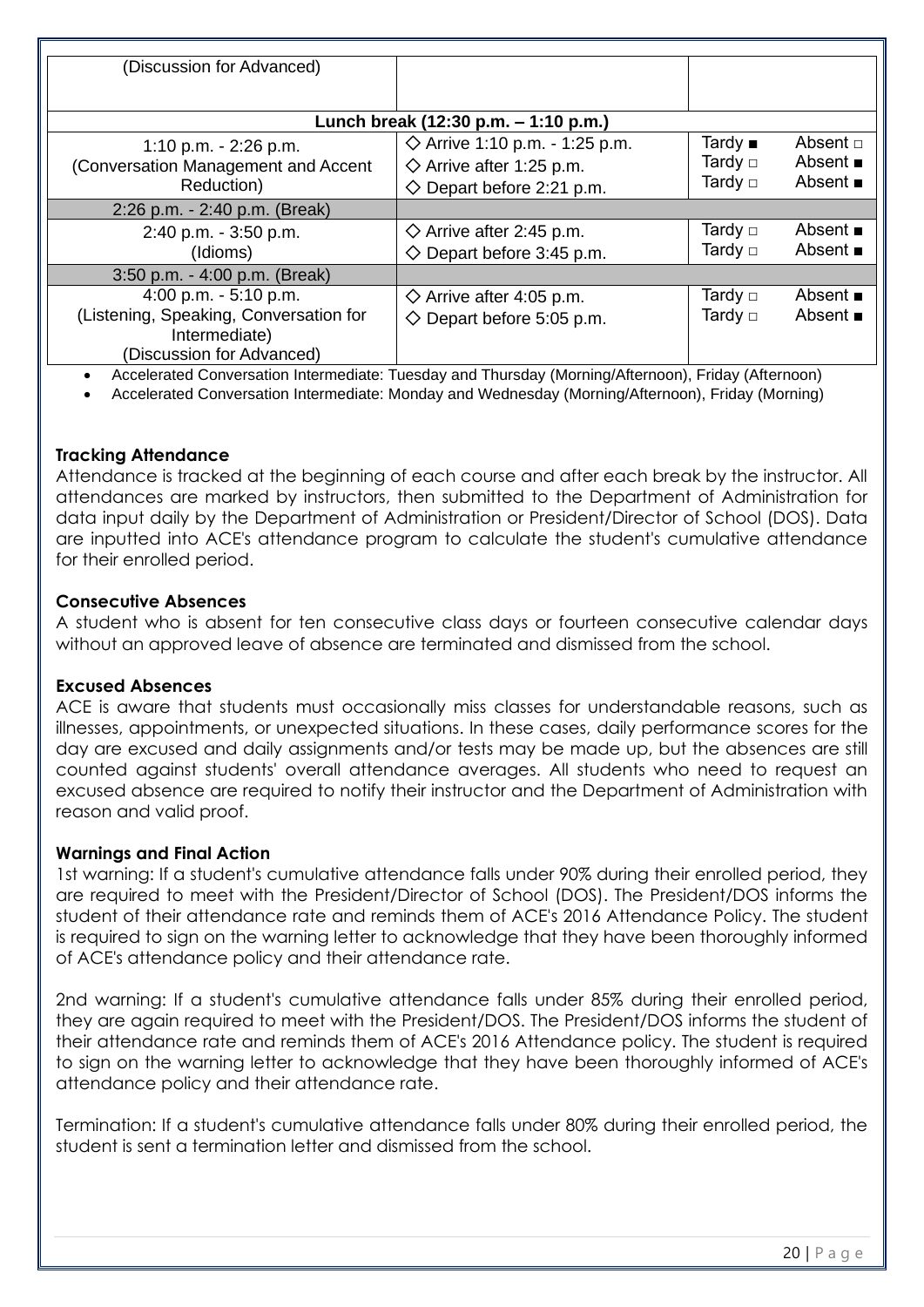## **C. Cancellation and Refund Policy**

Adams College of English (ACE)'s cancellation and tuition refund policy comply with applicable federal and California state laws and regulations and ACCET policies. Cancellation/withdrawal occurs when the student gives written notice of cancellation/withdrawal or fills out ACE's Exit Form and submits it to the Department of Administration.

#### **Students Right to Cancel**

If a student is rejected for enrollment agreement by ACE or never attend class (no-show) or cancels the enrollment agreement through attendance at the first day of class session or of the seventh day after enrollment, whichever is later, the student will obtain 100 percent refund of the amount paid for total tuition charge, less non-refundable application fee. The student can also mail, fax, or e-mail one of the two written options. The notification, if sent by mail, is effective when deposited in the mail, properly addressed with prepaid postage. ACE pays refunds within forty-five (45) calendar days of a student's cancellation.

Cancellation & Withdrawal notices are to be addressed to:

Adams College of English 3700 Wilshire Blvd. Suite 985 Los Angeles, CA 90010

#### **Withdrawal from the program/school**

ACE's refund policy is a pro rata refund for the students who have completed 60 % or less of the period of attendance. Students have the right to withdraw from a program at any time after the cancellation period. Before calculating the amount of refund per program, the non-refundable application fee is deducted from the total tuition charge. Then, the remainder is divided by the number of total hours of the enrolled period to calculate the hourly charge. The amount of what the student owes for the total clock hours of instruction completed in a program is determined by multiplying the total clock hours of instruction completed in the program with the hourly charge. The amount of refund is determined by deducting the amount of what the student owes for the total clock hours of instruction completed in the program from the remainder. ACE pays refunds within forty-five (45) calendar days of a student's withdrawal. For students who withdraw after 60% of their enrolled period, ACE does not provide a refund. In the event that no notice of withdrawal (written or verbal) is provided, ACE automatically administratively withdraws a student after s/he has been absent for a maximum of 30 consecutive calendar days (excluding ACE's school breaks) and completes a refund calculation, processing any refunds to or on behalf of the student.

#### **Termination after start of class**

ACE will refund a student who is terminated due to violation of ACE's written disciplinary and/or attendance policies or local, California state, or federal laws and regulations. Refund information including Last Date of Attendance (LDA) and Date of Determination (DOD) will be stored by Refund Calculation Sheet.

#### **Formula for Refund Calculation: Refund Amount = A - ( H x T)**

#### **REFUND TABLE (Based on Actual Cost of Educational Service):**

| Program | Tuition (excluding non-refundable application<br>tee) | 100 hours completed                          |
|---------|-------------------------------------------------------|----------------------------------------------|
| ESL     | \$1,705 (*Tuition used as Sample: May not apply to    | $\frac{1}{2}$ \$1,705- (\$8.611 x 100 hrs) = |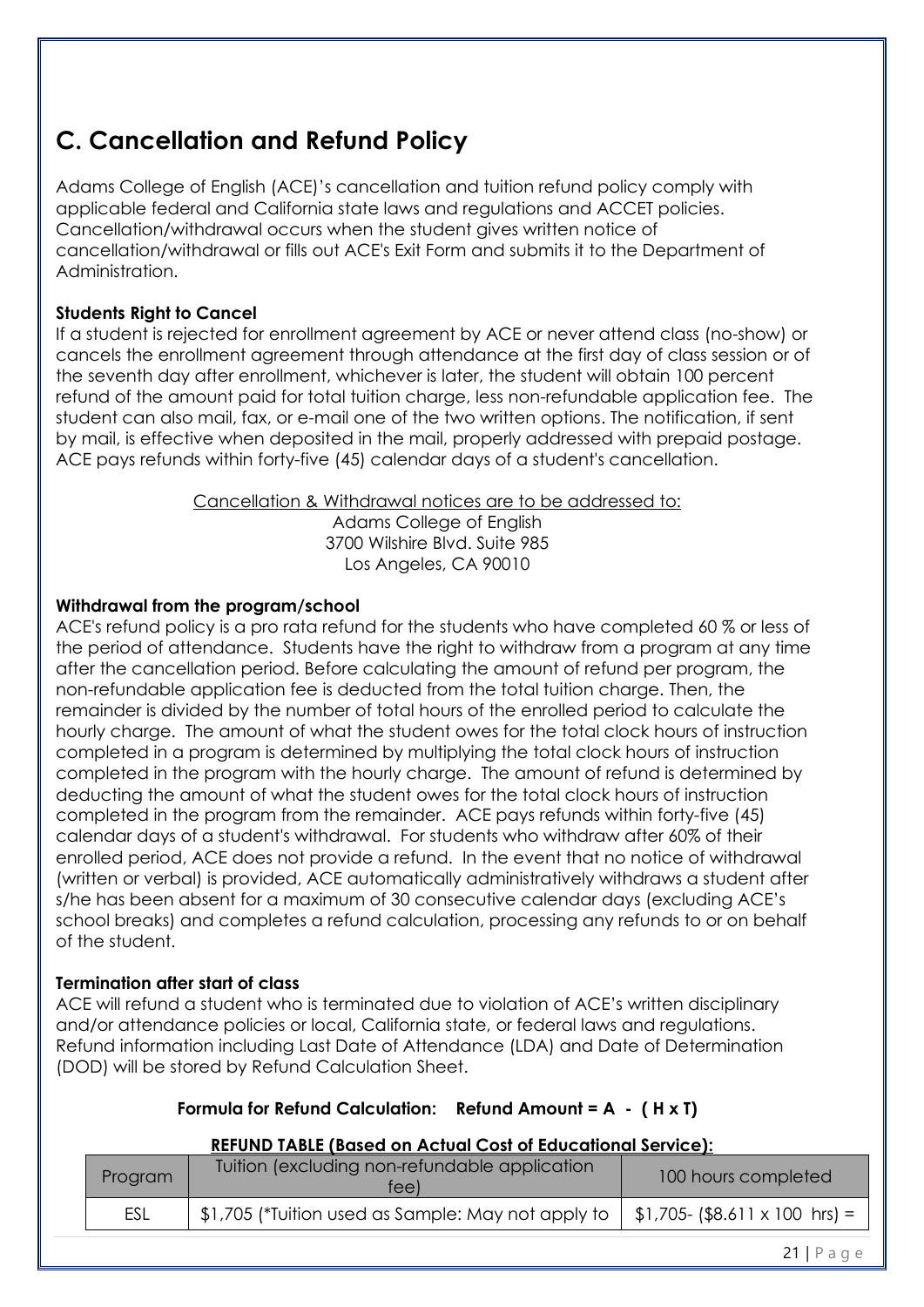**A:** Tuition fee excluding non-refundable application fee **H:** Hourly charge depending on enrolled period

**T:** Total clock hours of instruction completed in a program

### **D. Student Records and Retention Policy**

Adams College of English maintains individual records and information about students for the purpose of educational and personal services for five years. Each file will contain a copy of the student's: completed application form, enrollment agreement, I-20 (if applicable), bank statement, passport information, placement test, financial information, certificate(s) of completion (if applicable), record of extension (if applicable), withdrawal (if applicable), leave of absence, tuition information/refund information, exit tests, and any complaints or correspondence. All applicable documents must be signed.

It is the school's policy to comply fully with federal statutes and regulations regarding the confidentiality of student educational records. As required by the Family Educational Rights and Privacy Act of 1974, as amended, the following guidelines and procedures are intended to ensure confidentiality of records, to establish the right of students to inspect and view their records, to clarify the circumstances under which educational records may be released to third parties, and to establish the appropriate procedures to be followed by student for the correction of inaccurate or misleading data within the records. Copies will also be available upon request.

Records and Certificates of Completion will be kept by the institution with permanent accessibility to the certificate, date of completion and completed grades in all courses.

#### **Maintenance of Records**

The following records are kept like the following:

- A. Admissions: Hard copy
- B. Student Accounts: Electronically
- C. Student Grades/Transcripts: Electronically
- D. Attendance: Electronically
- E. Counseling: Hard copy

Every Friday, ACE's Department of Administration uploads and backups all records on the school's Google Drive and also on three USB's (each for the President/DOS, CFO/PDSO, and DOA/DSO).

#### **Access to Records**

Adams College of English students have the right to physically review their records in the presence of a designated school personnel. Where necessary and reasonable, an explanation and interpretation of the record will be provided by qualified personnel. Original records may not be removed from the file.

Copies: Where circumstances effectively prevent the student from exercising his/her right to inspect and review the record, the school will provide a copy of the records requested.

#### **Right to File Complaints**

If a student believes that his/her rights have been violated, he/she should first file a complaint with the head of the department which maintains the records in question.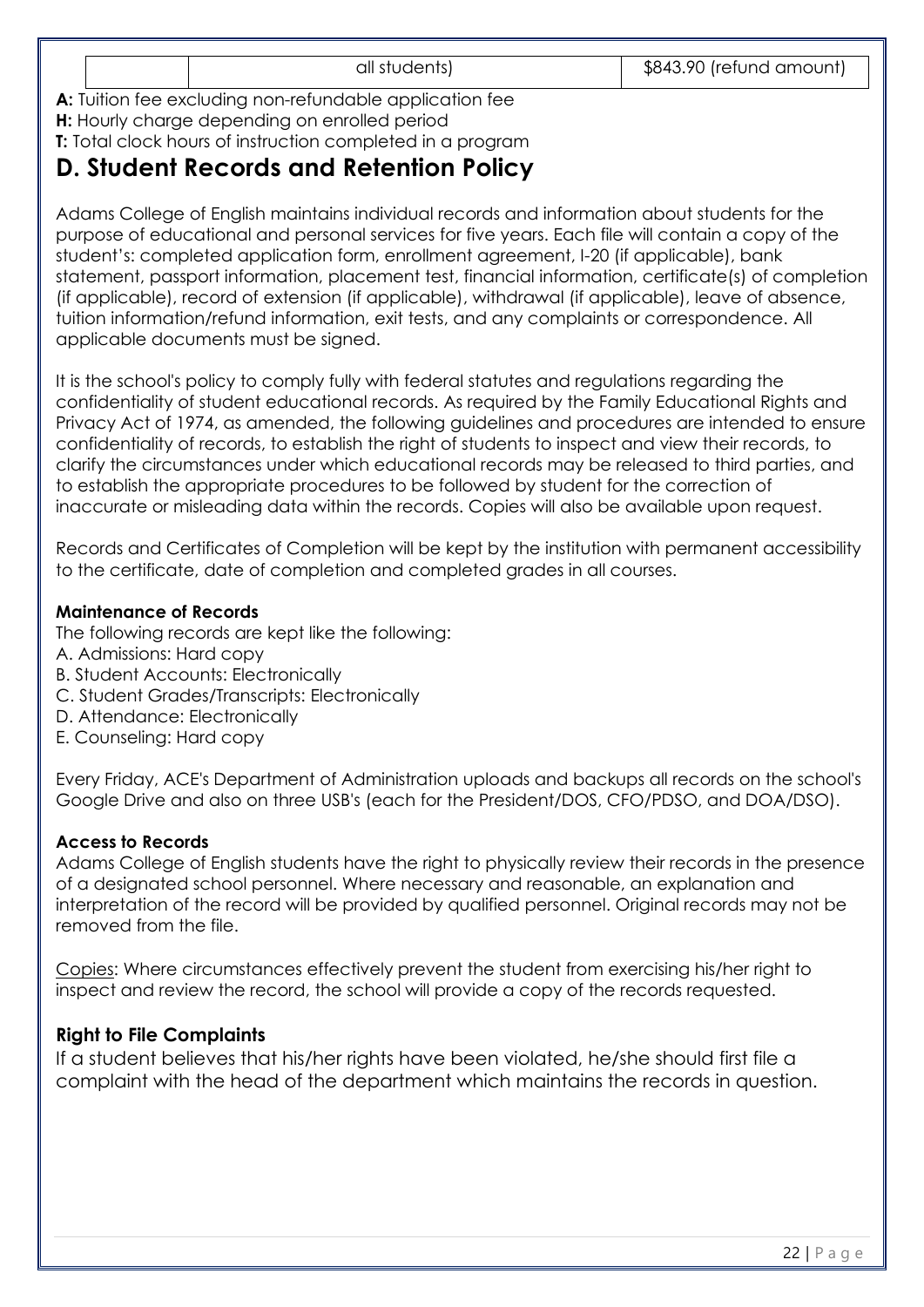### **E. Satisfactory Progress Policy**

Adams College of English (ACE) is required to adhere to all Federal regulations. ACE's Satisfactory Progress Policy (SPP) evaluates both the quality and quantity of students' academic work in a program. Students must maintain Satisfactory Progress in order to proceed to the next higher level program and/or complete. ACE is a school with an enrollment-based system, meaning students may enroll at any time during a program.

#### **A. ESL/Conversation Programs**

#### **Qualitative Satisfactory Progress Standard**

For ESL, students are graded with a percentage system. All students must obtain a cumulative grade of a minimum of 70% in order to proceed to the next higher level program and/or complete a program.

#### **Quantitative Satisfactory Progress Standard**

The quantitative satisfactory progress is measured by comparing the cumulative number of clock hours student has completed for a program with the number of clock hours the student has enrolled for the program. In order to proceed to the next higher level program and/or complete the program, the student must complete a minimum of 80% of the number of clock hours the student has enrolled for the program.

#### **Warnings and Final Action**

1st warning: If a student's cumulative attendance falls under 90% or grade falls under 70%, the student will receive their 1st warning letter. The student will be thoroughly informed of ACE's Satisfactory Progress Policy through meeting.

2nd warning: If a student's cumulative attendance falls under 85% or grade falls under 70% again during their enrolled period, they are again required to meet with the President/DOS. The student will be thoroughly informed of ACE's Satisfactory Progress Policy through meeting.

Final Action: If a student's cumulative grade remains under 70% for their first course, the student must repeat the program failed and pass the Satisfactory Progress Policy.

Termination: If a student's cumulative attendance falls under 80% at any time or grade falls under 70% after their repeat of failed program during their enrolled period, the student is sent a termination letter and dismissed from the school.

#### **B. Test Preparation Program**

#### **Qualitative Satisfactory Progress Standard for TOEFL iBT Test Preparation**

- Daily Performance: Students are required to maintain a minimum of 70% daily performance percentage in order to satisfactorily progress in the course. If the student does not maintain a 70% cumulative daily performance score based on their enrollment period, they will be disciplined in accordance with ACE's SPP.

-Practice Test Scores: Upon enrollment in the TOEFL iBT Test Preparation course, students will take the Northstar placement test to determine their TOEFL practice test score range. Refer to the chart below which determines the score range a student must maintain, based on their placement test score, in order to remain in good standing with ACE's SPP. Students' practice TOEFL iBT tests are required to fall within the range that the student placed in based on their individual placement tests at the time of enrollment.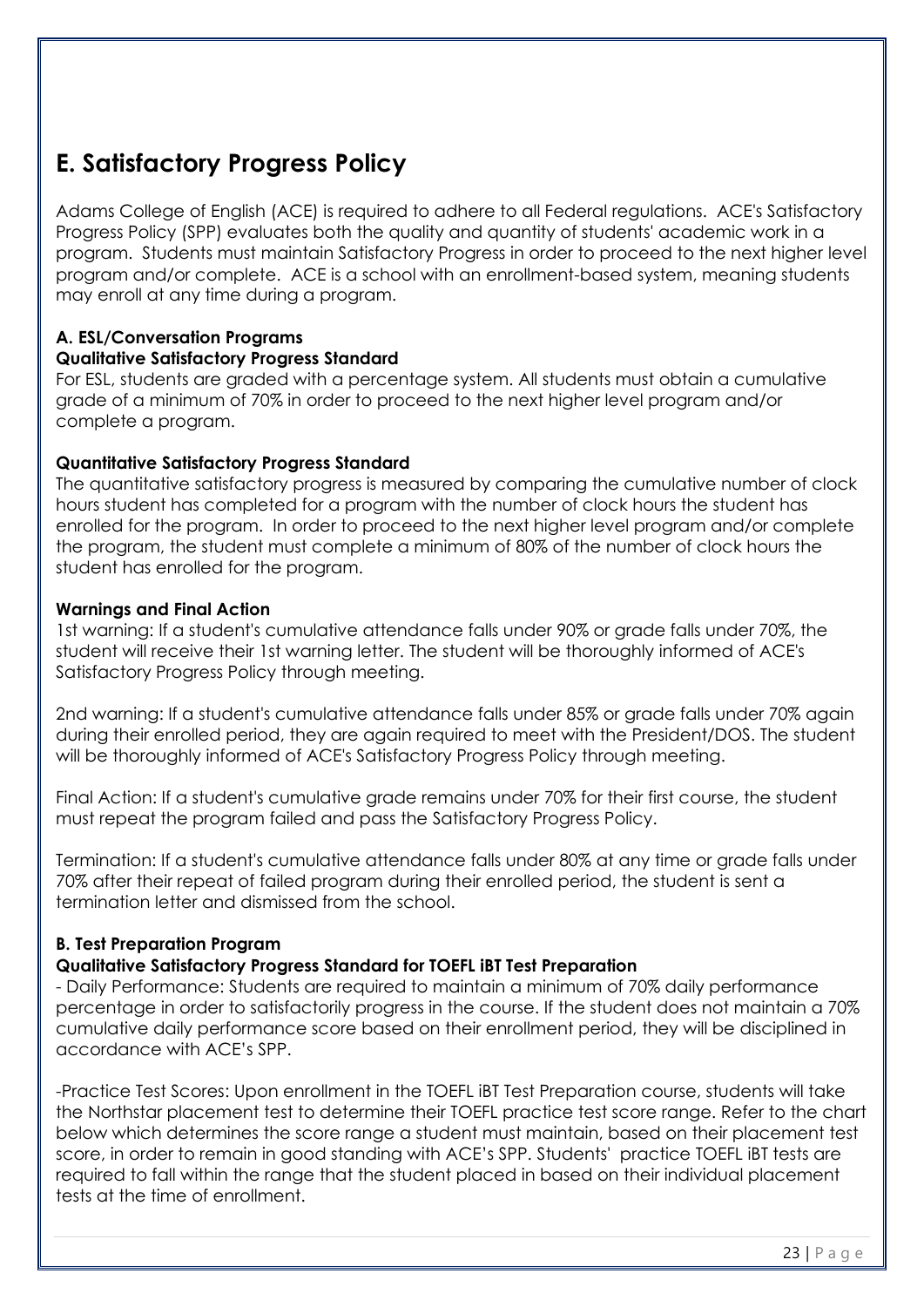| Northstar Placement Test | Range (based on       | Required TOEFL practice |
|--------------------------|-----------------------|-------------------------|
| Score                    | placement test score) | test score range        |
| 51-100                   | Range 1               | 31-60                   |
| 100-higher               | Range 2               | 61-higher               |

#### **Quantitative Satisfactory Progress Standard**

The quantitative satisfactory progress is measured by comparing the cumulative number of clock hours student has completed for a program with the number of clock hours the student has enrolled for the program. The student must maintain a minimum of 80% of the number of clock hours the student has enrolled for the TOEFL iBT Test Preparation program.

#### **Warnings and Final Action**

1st warning: If a student's cumulative attendance falls under 90%, daily performance grade falls under 70%, or receives a practice test score lower than their test score range two consecutive times, the student will receive their 1st warning letter. The will be thoroughly informed of ACE's Satisfactory Progress Policy through meeting.

2nd warning: If a student's cumulative attendance falls under 85% or daily performance grade falls under 70% again during their enrolled period, they are again required to meet with the President/DOS. The student will be thoroughly informed of ACE's Satisfactory Progress Policy through meeting.

Final Action: If a student fails to maintain at least 50% of their placed range (3 Total Practice Tests: At least 2 out of 3 Practice Tests **OR** at least 1 out of 2 tests accounting for 1 Missed Practice Test) within a 3 month period, the following will occur:

1) Range 2 Students will be demoted to Range 1 (Students must place in Range 2 for 2 out of 3 Practice Tests without missing any Practice Test for 3 Months to be promoted to Range 2 again)

2) Range 1 Students must enroll in a different course.

All students may not miss 2 Consecutive Practice Exams or they must enroll in a different course

If a student who has not met the Satisfactory Progress Policy dropped from the TOEFL course and continues to maintain the Satisfactory Progress Policy in other ACE courses for 6 months, they will regain the right to take the TOEFL iBT Test Preparation Course again starting with their initial placement test range.

Termination: If a student's cumulative attendance falls under 80% the student is sent a termination letter and dismissed from the school.

#### **Satisfactory Progress Monitoring**

Each instructor has to submit ACE's Daily Attendance Sheet to ACE's Department of Administration daily and also has to submit student's grade to the Department biweekly. The Department of Administration; Director of Administration (DOA) and/or Administrative Assistant, will record each student's attendance daily and monitor each student's attendance records weekly. Also, the Department of Administration will record each student's grade and monitor the student's cumulative grades bi-weekly. The Administration Department will monitor the cumulative grade and number of clock hours completed to determine student progress.

#### **Appeals**

A student who does not meet any of the Satisfactory Progress Policy standards may submit an appeal in writing with evidence within 5 business days of ACE's notification of final action to the Department of Administration. The Department of Administration will analyze the student's reason of appeal, discuss with the President/DOS, and receive the appeal result from the President/DOS.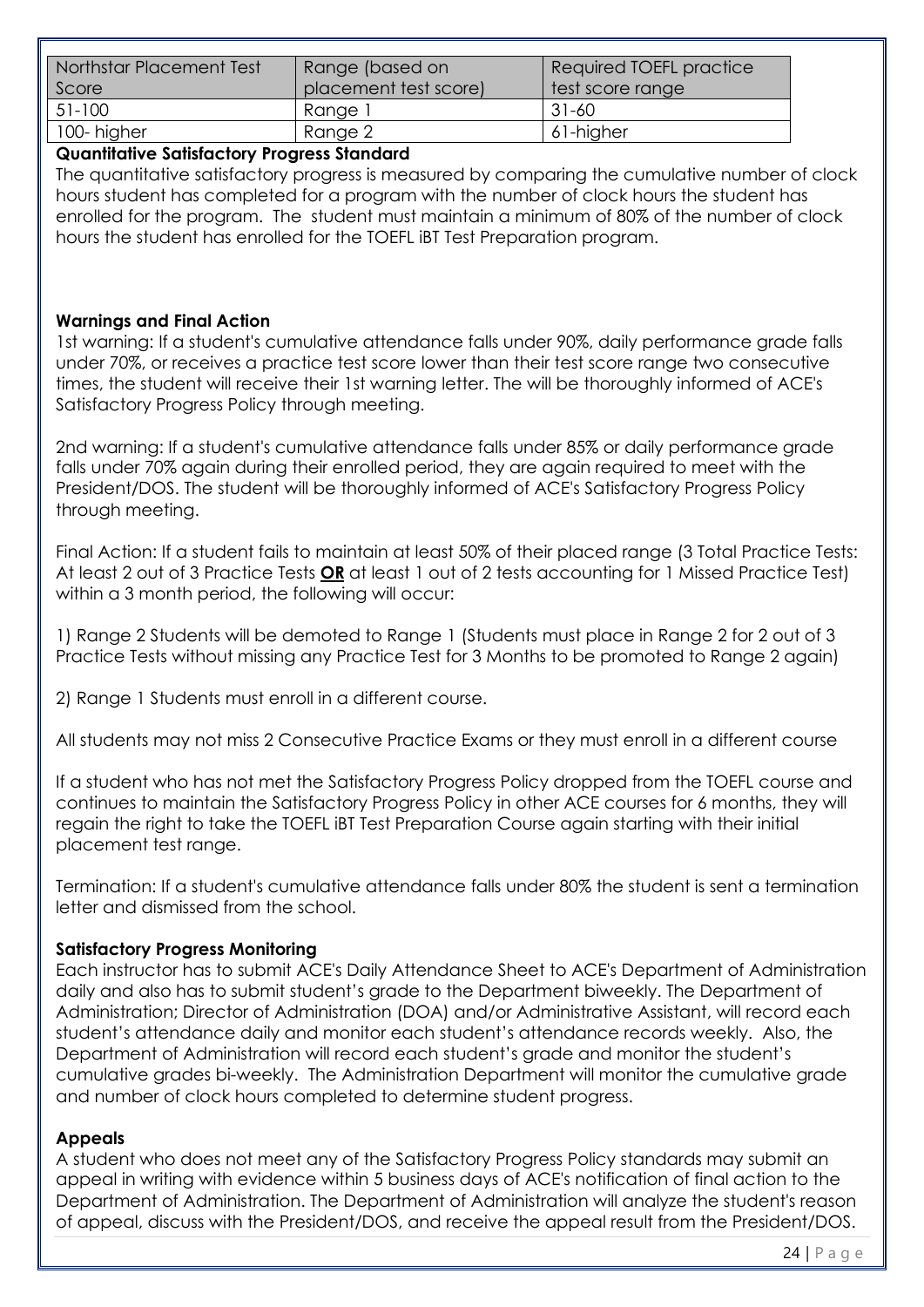The student will be notified by the Department of Administration within 3 business days of their result in writing.

# **F. Program Repeat Policy**

Students under different circumstances may repeat a program if needed.

#### **A. ESL/Conversation Programs**

For students who have successfully met ACE"S Satisfactory Progress Policy:

- May request with the Program Repeat Request Form only if their stay at ACE does not exceed 36 months

- May retake the program if needed to strengthen or train on additional skills

For students who have failed to achieve the Satisfactory Progress Policy Qualitative standards: - Must request with the Program Repeat Request Form only if their stay at ACE does not exceed 36 months

- Must retake the program a maximum of one time to achieve satisfactory progress according to ACE.

#### **B. Test Preparation Program**

For students who have successfully met ACE"S Satisfactory Progress Policy:

- May request with the Program Repeat Request Form only if their stay at ACE does not exceed 36 months

- May retake the program if needed to strengthen or train on additional skills

# **G. Change of Program Policy**

Students who are interested in changing their program may do so after submitting the Change of Program Request Form, discussing with ACE's President/DOS and/or DOE, and receiving final approval by the President/DOS.

# **H. Exit Test Policy**

All ACE students who have completed at least a total of 12 or more weeks of enrollment are required to take a nationally standardized proficiency test (Michigan English Placement Test) before exiting. The test result will be included in the student's file and progressive report.

### **I. Notice Concerning Transferability of Credits and Credentials Earned at Our Institution**

ACE's program does not provide credits and credentials, but a certificate of completion. However, all students must be informed of this notice from ACE:

"The transferability of program completion or the certificate of completion you earn at Adams College of English is at the complete discretion of an institution to which you may seek to transfer. Acceptance of the Certificate of Completion you earn in ESL is also at the complete discretion of the institution to which you may seek to transfer. If the Certificate of Completion that you earn at Adams College of English are not accepted at the institution to which you seek to transfer, you may be required to repeat some or all of your coursework at that institution. For this reason you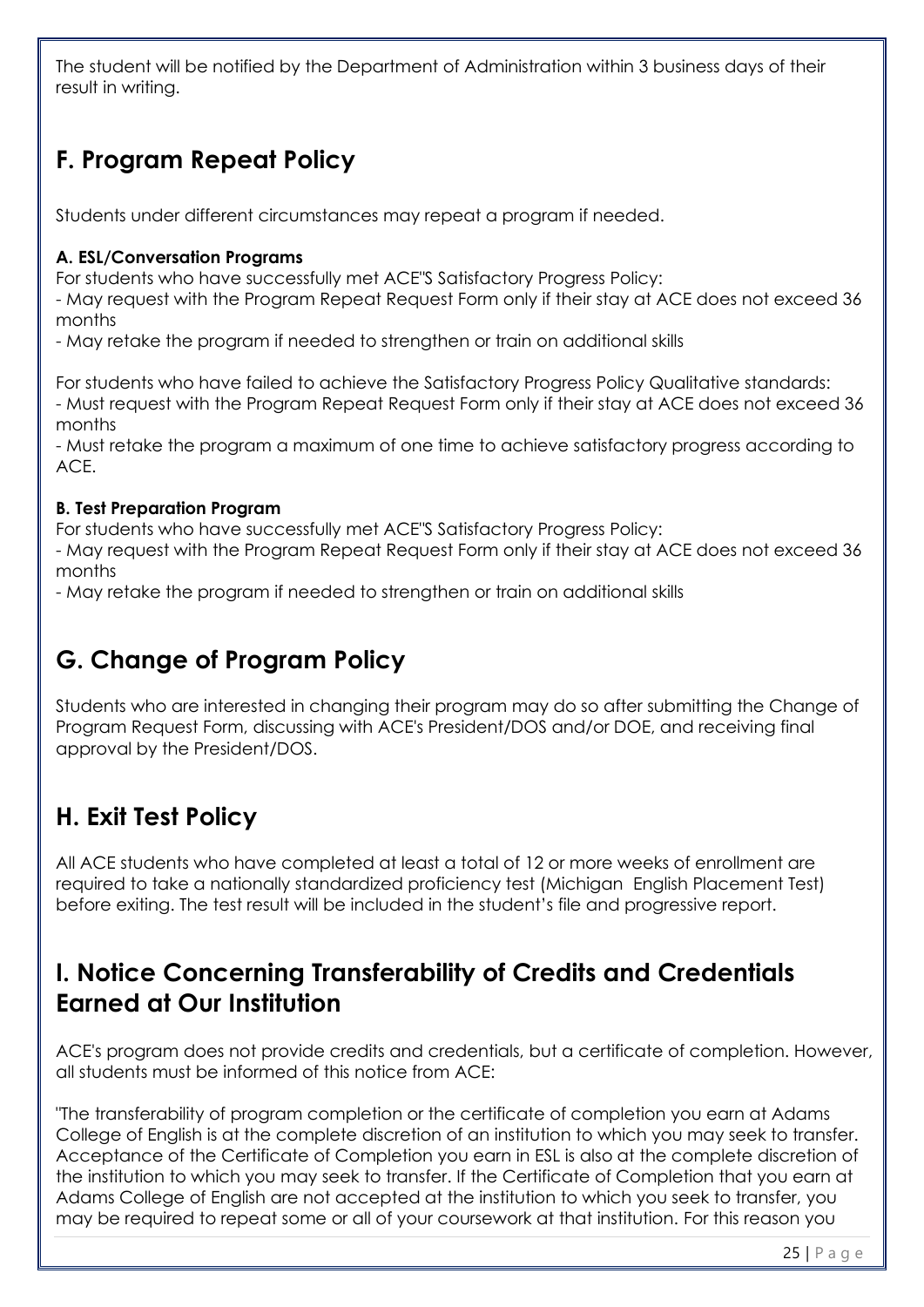should make certain that your attendance at this institution will meet your educational goals. This may include contacting an institution to which you may seek to transfer after attending Adams College of English to determine if your Certificate of Completion will transfer."

### **J. Leave of Absence, Medical Leave & Vacation Policy**

At Adams College of English (ACE), students receive a two-week school break every 11 weeks of the school year. In total, all students receive 8 weeks of regular school break out of the 12-month school year. ACE doesn't assess the students any additional charges as a result of the school breaks.

#### **Leave of Absence Policy (LOA Policy)**

A leave of absence is a temporary break in study during which time a student must be out of the United States, but considered to be continuously enrolled. A leave of absence may be granted for emergency situations such as a serious illness, debilitating injury, or death in the immediate family. A student must submit a written request for the medical leave along with required supporting medical documentation from a licensed medical doctor or clinical psychologist in advance of the beginning date of the leave, unless unforeseen circumstances prevent the student from doing so. The leave of absence must be approved by ACE's Principal Designated School Official (PDSO) or Designated School Official (DSO). A student must always talk to the PDSO or DSO before the student stops attending classes, otherwise the student risks having his/her SEVIS record terminated by the PDSO or DSO for unauthorized withdrawal. If a student is absent for a maximum of 30 consecutive calendar days without requesting a leave of absence, s/he must be withdrawn and terminated. ACE doesn't assess the student any additional charges as a result of the leave of absence.

The leave of absence must be limited to a maximum of 5 months in any 12-month period, consistent with federal requirements or one-half the published program length, whichever is shorter. Provided that the total of the leaves does not exceed this limit, multiple leaves of absence maybe permitted or an approved leave of absence may be extended for an additional period of time. If a leave of absence is 6 weeks or less, the student's previous records will be considered when calculating the completion of that particular program. If a leave of absence is more than 6 weeks, the student will be administered another placement test to ascertain proper placement, and the student will be treated as a new enrollment. Failure to return to a student's course of study after an approved leave of absence will result in a withdrawal and termination from the school

#### **Medical Leave (Reduced Course Load) Policy**

A medical leave is a temporary break in study for documented medical purpose during which time a student remains in the United States and is considered to be continuously enrolled with a reduced course load, consistent with federal regulations. A student must submit a written request for the medical leave along with required supporting medical documentation from a licensed medical doctor or clinical psychologist in advance of the beginning date of the leave, unless unforeseen circumstances prevent the student from doing so. The medical leave must be approved by ACE's Principal Designated School Official (PDSO) or Designated School Official (DSO). A student must always talk to the PDSO or DSO before the student stops attending classes, otherwise the student risks having his/her SEVIS record terminated by the PDSO or DSO for unauthorized withdrawal. If a student is absent for a maximum of 30 consecutive calendar days without requesting a medical leave, s/he must be withdrawn and terminated. ACE doesn't assess the student any additional charges as a result of the leave of absence. The length and frequency of the medical leave (reduced course load) must be limited to a maximum of 2 weeks and twice in any 12-month period without impeding ACE's Satisfactory Progress Policy (SPP), consistent with federal regulations. Failure to return to a student's course of study after an approved medical leave will result in a withdrawal and termination from the school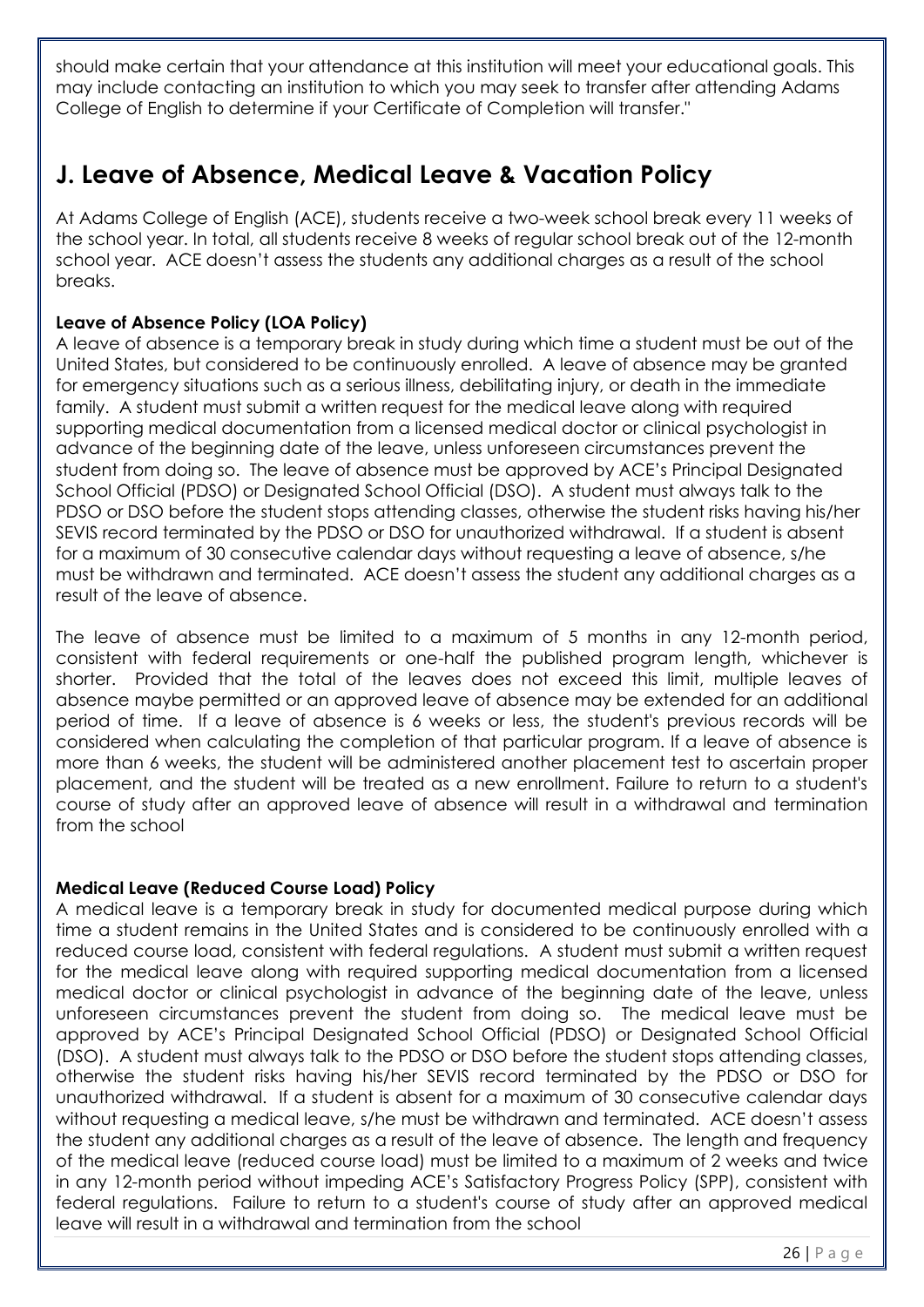#### **Vacation Policy**

A vacation is a temporary break in a student's attending during which s/he is considered to be continuously enrolled, consistent with federal regulations. During the vacation time, the student remains in the United States. The student is granted to request the vacation once a year after the student completes an extended period of study, at least 12 consecutive weeks of attendance, but the student must satisfy ACE's Satisfactory Progress Policy (SPP). A student must submit a written request for the vacation in advance of the beginning date of the leave, unless unforeseen circumstances prevent the student from doing so. The vacation must be approved by ACE's Principal Designated School Official (PDSO) or Designated School Official (DSO). A student must always talk to the PDSO or DSO before the student stops attending classes, otherwise the student risks having his/her SEVIS record terminated by the PDSO or DSO for unauthorized withdrawal. If a student is absent for a maximum of 30 consecutive calendar days without requesting a vacation, s/he must be withdrawn and terminated. ACE doesn't assess the student any additional charges as a result of the vacation. The length of the vacation must be limited to a maximum of 3 weeks in any 12-month period without impeding ACE's Satisfactory Progress Policy (SPP), consistent with federal regulations. Failure to return to a student's course of study after an approved vacation will result in a withdrawal and termination from the school.

### **K. Policy Defining Minimum Levels of Education, Training, and Experience Required of Instructors**

ACE strictly promotes to hire instructors who have solid experience in the educational field. Minimum qualifications for ACE's instructional personnel are the following;

ESL instructors must meet one of the following educational credentials in order to be considered for an instructor position at ACE.

- A Bachelor's Degree in an English-related major or
- A Bachelor's Degree in any major with a TESOL/TEFL certificate.
- A Bachelor's Degree in any major with a minimum of three years of ESL teaching experience.

TOEFL instructors must meet one of the following educational credentials in order to be considered for a TOEFL instructor position at ACE.

- Bachelor's degree in English-related majors with a certificate (TESOL, TEFL, or equivalent) along with one year TOEFL teaching experience or
- Bachelor's degree in any majors with a certificate (TESOL, TEFL, or equivalent) with two years TOEFL teaching experience.

Currently, all of ACE's instructors meet the minimum qualifications. However, ACE respects and non-discriminates the right to have an equal employment opportunity. If instructor candidates have industry experience, but limited prior classroom experiences, they may be hired. Once hired, they might be assigned to the lowest level ESL program. They will be given samples of daily lesson plans, syllabus, curriculum, and textbooks for reference. They will also be provided observations of instructions for one week taught by instructors with experienced teaching methodologies and a solid classroom instruction.

### **L. Policy for Curricular Review**

Curriculum review and revision is an important part of ACE's mission to provide high-quality English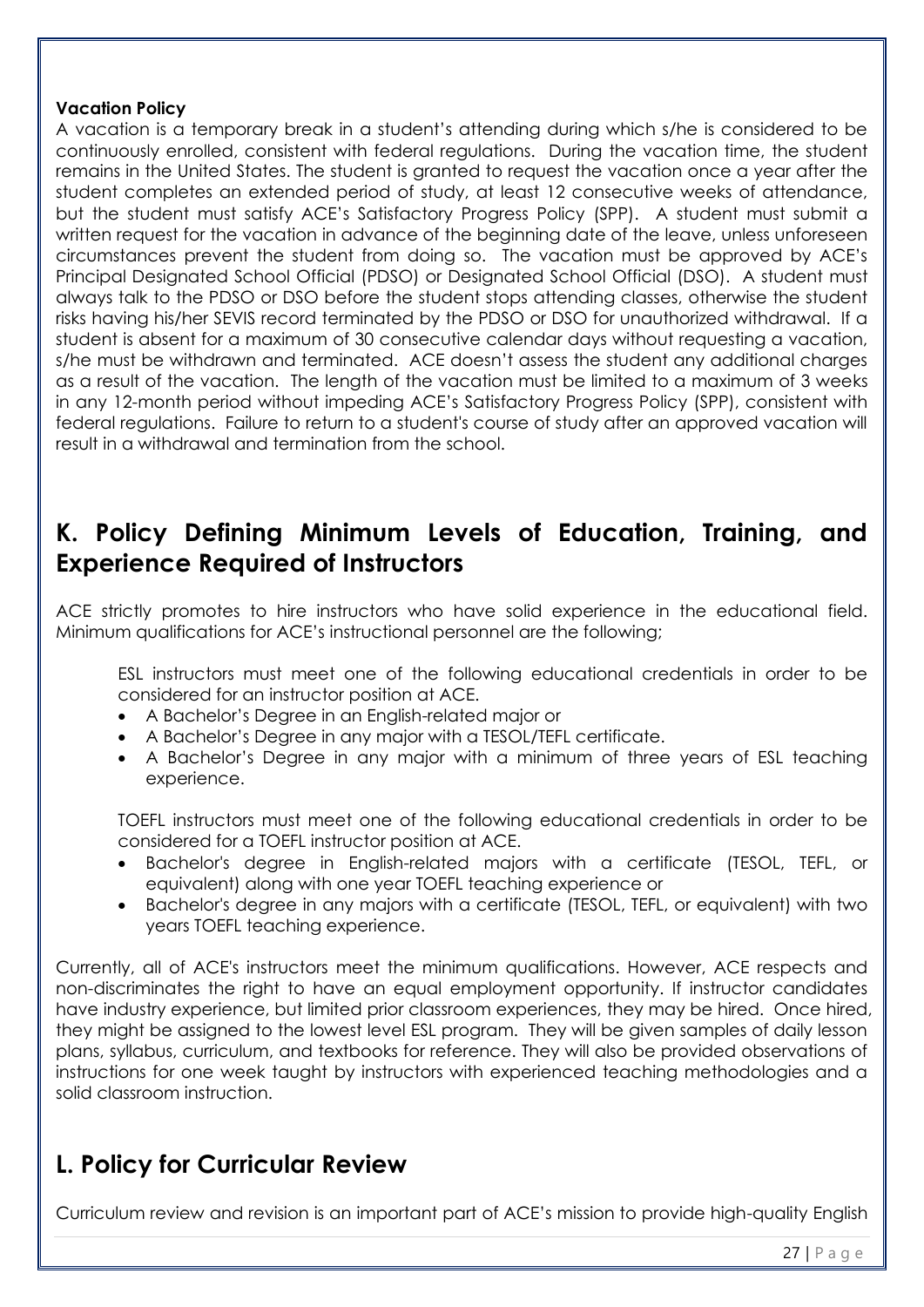education to students. ACE continuously evaluates its curriculum and curricular objectives in order to provide our students with the best possible English education with focus on learning, development, and demonstration of English based on ACE's curriculum, course objectives, measurable objectives, and learning resources and materials.

The curriculum review schedule is an ongoing process. Throughout the school term, ACE provides the students with a student satisfaction survey in weeks 11 and 22, which includes survey questions about student satisfaction with the curriculum and how it is presented and taught throughout the progression of the course. Every 22-weeks faculty reviews the course curriculums in order to ensure course and measurable objectives are being achieved by students and the resources and textbooks follow the curriculum and course syllabus. These curriculum review and suggested revision meetings are documented in meeting minutes and filed for future reference and meetings.

The President/DOS of Adams College of English has the primary responsibility of overseeing and m anaging the review and revision process of program curriculums. Student satisfaction surveys and teacher feedback surveys are reviewed and complied by the President/DOS and revisions are ma de based upon the decisions of the Senior Management Team, which is the President/Director of School (DOS), the Director of Education (DOE), the Chief Financial Officer (CFO)/Principal Designa ted School Official (PDSO), and the Director of Administration/Designated School Official (DOA/DS O) and in accordance with regulatory and accreditation standards.

### **M. Policies and Procedures for Equipment & Supply Maintenance**

Instructors are advised to take a thorough inventory of all supplies on a weekly basis and notify ACE's Department of Administration immediately when it comes to their attention. If articles are delayed for one reason or another and the instructor feels it important, he or she can bring it to the attention of the Director of Education (DOE) immediately or in the monthly faculty meetings. ACE considers the following items within the following categories.

#### **Equipment**

Physical assets that have an expected life of one year or more, do not lose their form or shape during use, and generally have residual value following expiration of expected life.

#### **Supplies**

Assets with and expected life of less than one year and that are used up in the process of classroom or support work.

ACE's Director of Administration(DOA)/Designated School Official (DSO) has overall responsibility for maintaining equipment and supplies, as well as the Chief Financial Officer (CFO)/Principal Designated School Official (PDSO) to confirm expenses. This responsibility requires that careful records should be kept detailing the purchase of these assets. All faculty and staff are free to inform the CFO/PDSO or the DOA/DSO of additional equipment or supplies needed. Otherwise, all are expected to use supplies and equipment furnished. All are individually responsible for schoolowned supplies and equipment under their control. No equipment may be taken outside of school for personal purposes.

### **N. Copyright Infringement and the Liabilities Students May Face for Unauthorized Use/Distribution of Materials**

Adams College of English (hereby after called "ACE") respects the intellectual property rights of third parties and requires all users of ACE computer systems, servers or copy machines (including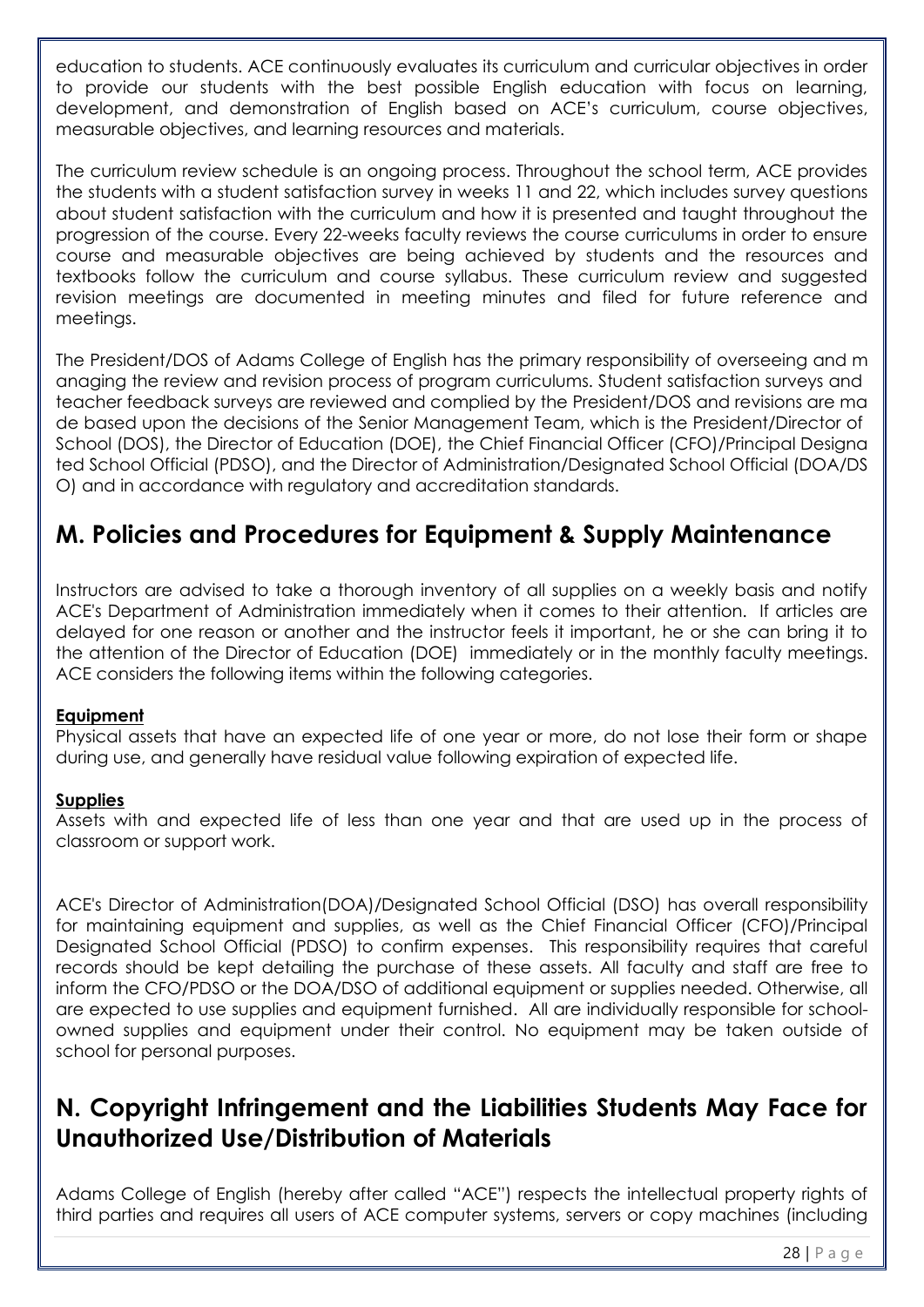but not limited to computer networks, online/internet/web and related services) to comply with local, federal and international laws, especially those concerning intellectual property laws, including copyright laws.

It is against ACE's policy for any users of ACE's equipment or services to access, use, copy or otherwise reproduce, or make available to others any copyright- protected materials or software except as permitted under copyright law or specific license. Specifically, users are prohibited from:

Copying or reproducing any licensed software on or by ACE's equipment, except as expressly permitted by the software license. Also, users may not use unauthorized copies of software on ACE-owned computers.

Copying, downloading, or uploading audio recordings, music, television shows, photographs, mov ies, videos and other kinds of copyright, trademark or patentprotected files that can be conveyed electronically without the intellectual property owner's per mission. These files could include MP3, wav, midi, or other audio files; QuickTime, avi or other movi e files; gif, jpeg or other picture files; as well as any other media files. Using Peer-to-Peer (P2P) programs to distribute music, videos, etc. without copyright permission is against the Dig ital Millennium Copyright Act.

Copying or reproducing any copyrighted material on or by ACE equipment, except as expressly permitted by the copyright owner's permission or by license. Also, it is prohibited to use ACEcopyrighted material, except as expressly permitted by the copyright owner's permission or by license. Users shall not modify, revise or alter in any way ACE-copyrighted material, except where and only to the extent explicitly permitted by ACE.

Posting copyrighted material on an ACE-owned or operated website (official or personal). Accepting or using unlicensed software on ACE's computer systems or servers received from any third party.

Users shall not install, nor direct others to install, illegal copies of computer software or unlicensed software onto any ACE-owned or operated computer system or server. Only software that has been legally purchased is to operate on ACE's equipment.

Users shall not make copies of ACE-owned or licensed software except where and only to the extent explicitly permitted according to the terms of the applicable license and shall not use ACE's hardware to make illegal copies of any copyrighted software for the purpose of selling, giving, personal use or lending this software to others (including but not limited to software from the public and departmental computer labs) or for any other unauthorized purpose.

ACE's software shall not be modified, revised, recast or adapted unless directed to do so in writing. Preventing copyright infringement is the responsibility of both ACE employees and students. Both ACE and its employees are subject to the provisions of the Copyright Act and penalties such as fines or imprisonment can be imposed on both organization and individual users within it.

ACE will investigate all claims and notifications of copyright and/or software license infringement (hereinafter collectively infringement). ACE reserves the right to conduct inquiries, including but not limited to monitoring network use, to determine whether the activities of any user of the school's computer systems or servers appear to be infringing. ACE will investigate all claims and notifications of infringement. If ACE determines that any users have infringed the intellectual property rights of others, such users will be contacted and appropriate action will be taken. ACE reserves the right to decide how to address or respond to any allegation of infringement in accordance with applicable law, including, but not limited to availing itself of the defenses, such as fair use, that are available to copyright defendants.

ACE will terminate, in appropriate circumstances, access to school computer systems, electronic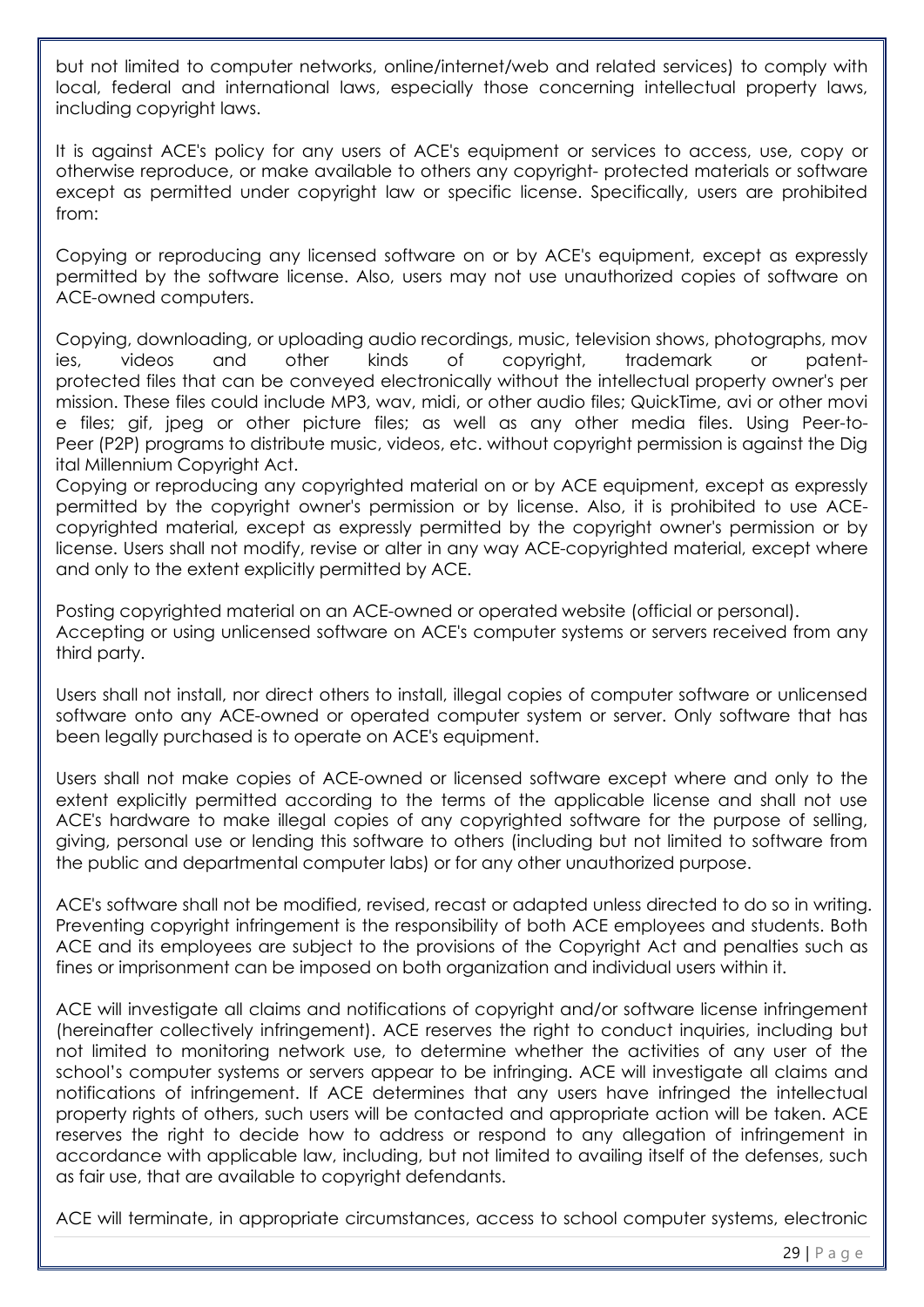networks and/or services provided to any user who is deemed to infringe third party intellectual property rights.

Further, where ACE has actual knowledge that any material or activity using material on the school's system or network is infringing, or is aware of facts or circumstances from which infringing activity is apparent, the school shall act expeditiously to remove or disable access to the material. Users violating ACE copyright and infringement policy may be subject to the full measure of disciplinary action up to and including warnings, suspension and termination of ACE student status and/or employment where applicable. ACE expressly reserves the right to terminate or suspend the user's network access if ACE, in its sole judgment, believes that circumstances relating to the infringement of third party intellectual property rights warrant such action. These policies are in addition to and do not affect or modify any other rights ACE may have under law or contract.

### **O. Student Grievance Policy**

The process for advancing concerns/grievances to management is informed to students during student orientation with ACE's Orientation Packet. Also the process is informed to students though ACE's School Catalog. If a student has a grievance and wishes it to be recognized as such, a written complaint must be submitted to ACE's Department of Administration in letter format. The written grievance must clearly state the student's name, the nature of the complaint, the name(s) of all parties directly involved in the complaint, and any appropriate documentary evidence.

Steps towards resolution: based upon the information presented in the grievance, steps toward resolution shall begin with informal discussions headed by ACE President/Director of School (DOS). If satisfactory solutions cannot be reached within a reasonable period, the DOS will schedule a Senior Management meeting for hearing the grievance. Informal discussion between persons directly involved in a grievance is essential in the early stages of dispute reconciliation and shall be encouraged at all stages of the grievance procedure.

The Senior Management Team will come out solutions for the grievance. If satisfactory solutions cannot be reached within a reasonable period, the Senior Management Team will generate new strategic issues based upon the unsolved grievance. Based upon the new strategic issues, the Senior Management Team will develop new goals and plans to solve the grievance and to improve school management.

If students/school has exhausted procedures and the problem has not been resolved, they have the right to contact the following (ACCET Complaint Procedure separately posted on student information board):

#### **Bureau for Private Postsecondary Education (BPPE) at Department of Consumer Affairs**

2535 Capitol Oaks Drive Suite 400, Sacramento, CA 95833. (916) 431-6959, Fax (916) 263-1897Toll Free: (888) 370-7589

#### **ACCET Accrediting Council for Continuing Education and Training**

1722 N. St NW Washington, DC. 20036 (202) 955-1113 (202) 955-1118 complaints@accet.org

### **P. Student Behavior/Conduct**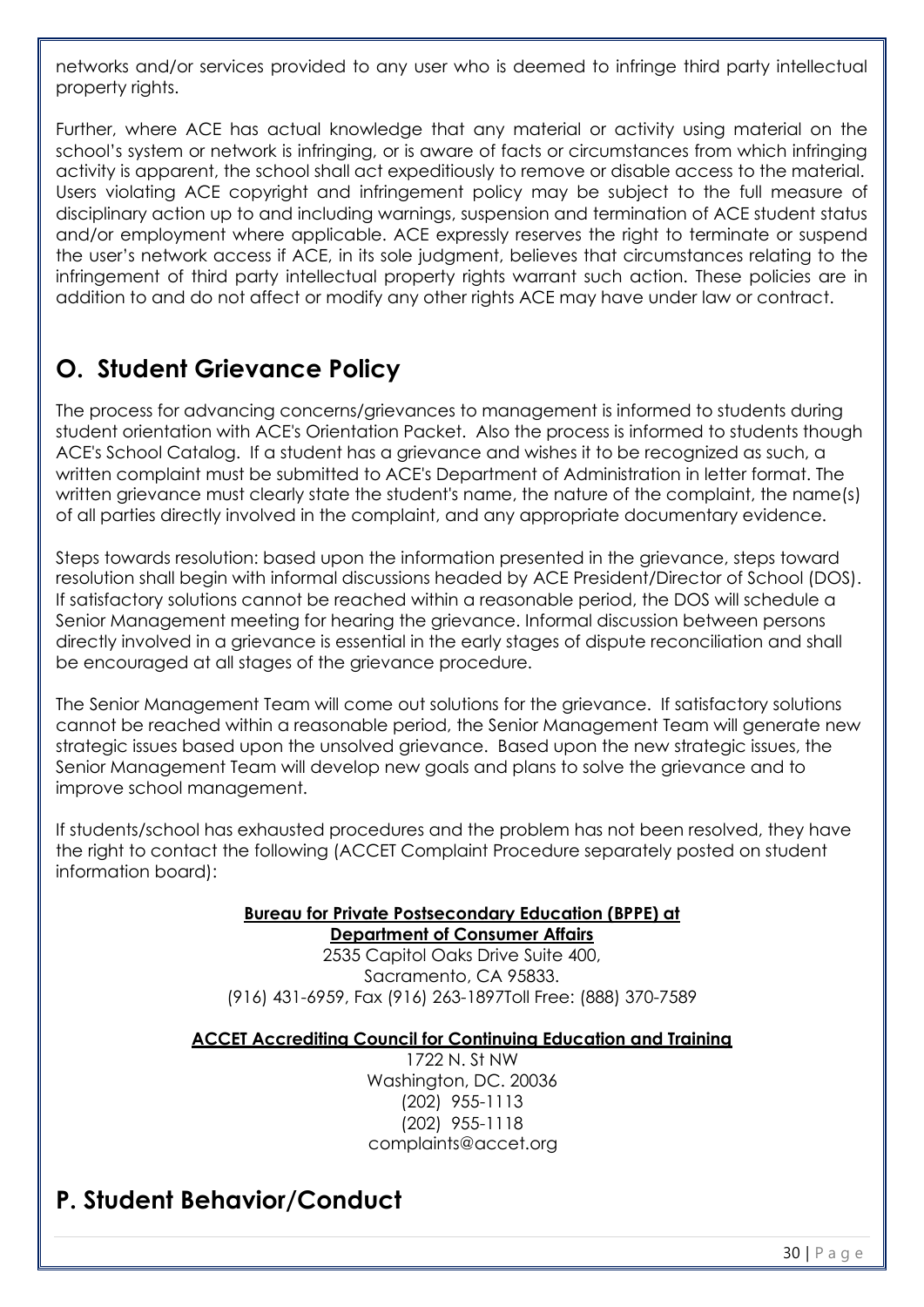An important part of the training at ACE includes the development of professional attitudes and behaviors. ACE has created a professional environment in which students can grow and develop with the cultural varied expectations. Students are expected to conduct themselves in a business/professional manner.

Normal standards of professional business attire apply to all students and unconventional clothing cannot be permitted at College.

**No Exception, No Discussion.** Students who are dressed inappropriately may be subject to disciplin ary action. The effectiveness of any program is dependent upon the full cooperation between stu dents and the school's faculty/staff. Consequently, all students will be expected to extend their b est efforts to work harmoniously and conscientiously with instructors and administrators to further th eir expectations. Students must adhere to high standards of academics, attendance, and condu ct.

Students are expected to behave professionally and respectfully at all times. Enrolling students will receive a list of the rules of conduct at the time of enrollment. Students are subject to immediate dismissal for any activity or action that endangers another or for unethical conduct or violation of the rules of conduct.

The administration of the school reserves the right, in the exercise of their judgment, to dismiss a student on any of the following grounds, but not limited to:

#### **Grounds for Disciplinary Action**

- 1. Unsatisfactory Academic performance.
- 2. Unsatisfactory Attendance.
- 3. Unprofessional Behavior and/or conduct that reflects unfavorably upon the school and/or its students.
- 4. Use of Drugs, Narcotics, Alcohol (or under the influence), Gambling, Profanity.
- 5. Failure to meet Financial Requirements.
- 6. Inappropriate professional clothing worn during training.
- 7. Failure to abide by the Rules and Regulations of the school.
- 8. Failure to pay tuition (or any other charges) when due.
- 9. Breach of school enrollment agreement.
- 10.Cheating.
- 11.Falsifying school records.
- 12.Carrying a canceled or potentially dangerous weapon.
- 13.Disorderly conduct, which interferes with the learning process of any other student, instructor, or the general progress of the class.
- 14.Instigation and/or participation in rebellious activities against the school and/or its student(s).
- 15.Solicitation, which reflects unfavorably upon the school and/or its students.
- 16.Vandalism of school property.
- 17. Fighting (physical or verbal)
- 18.Verbal confrontation with any employee and or student

Disciplinary action may include, but not limited to, a verbal or written warning, probation, suspension, or dismissal. A student dismissed for unsatisfactory or unprofessional behavior or conduct, may request re-admittance into their program by following the procedure set forth under Reinstatement as noted in this catalog.

## **Q. Performance Fact Sheet**

In compliance with the California Postsecondary Education Act of 2009, University of the People provides the following Statements of Fact The Bureau for Private Postsecondary Education (BPPE), as the regulatory body for private postsecondary schools for the State of California, requires that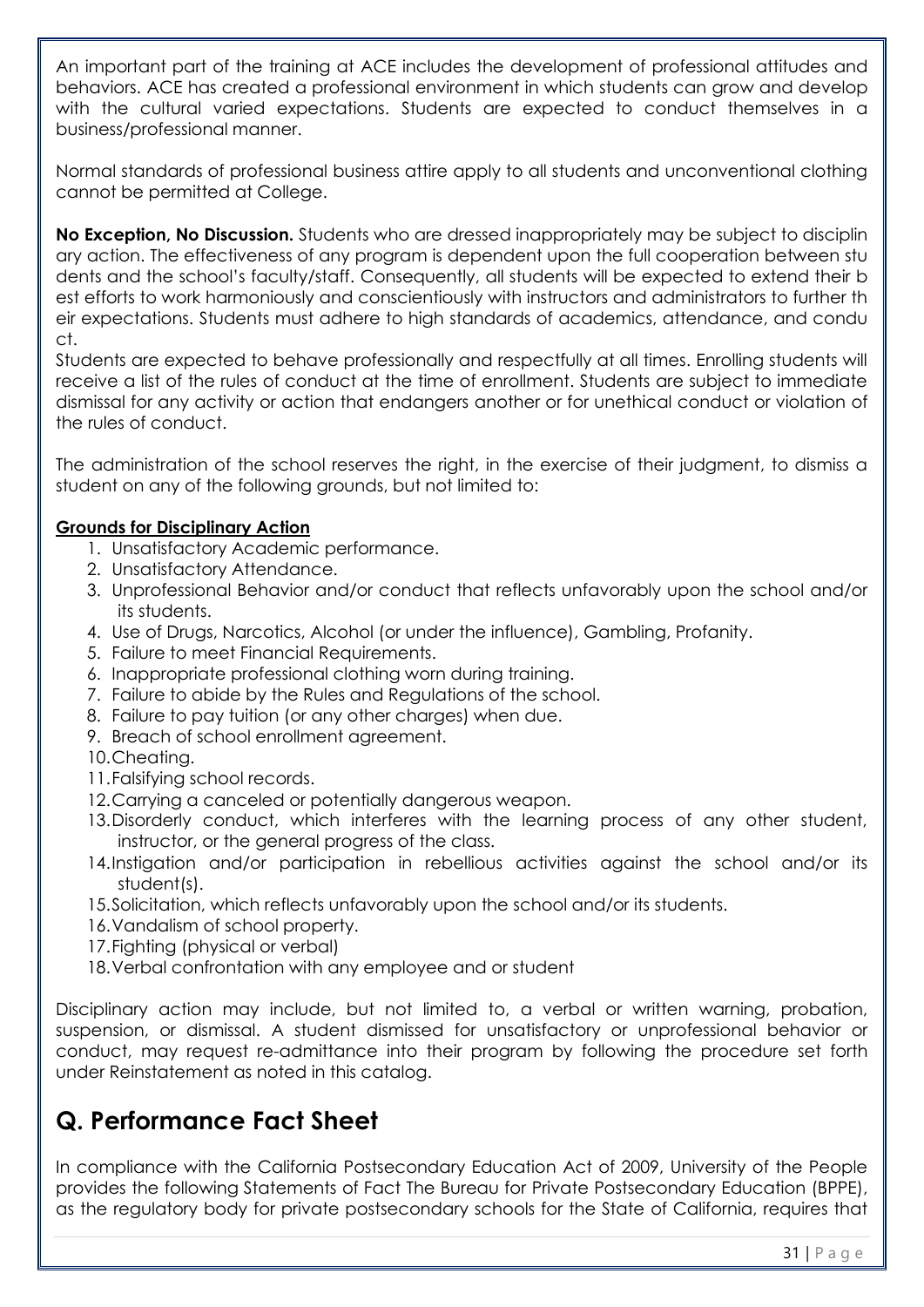each school provide the following information to students, prior to enrollment, as evidence of recognition of the need to address consumer protection:

- Completion rates for each program of instruction

- Placement rates for each program of instruction

- License-examination rates for any program to which that statistic is applicable

- Salary or wage information for each career, occupation, trade, job, or job title, as applicable, for which students are prepared

#### **COMPLETION RATE OF PROGRAM: Previous calendar year of 2022 ESL Beginning: N/A ESL Intermediate I: 100% ESL Intermediate II: 88% ESL Advanced I: 93% ESL Advanced II: 100% Conversation Intermediate: N/A Conversation Advanced: 86% TOEFL iBT Test Preparation: 98%**

ACE does not offer any license, certification, or job related programs and does not place students for employment post completion/graduation. Therefore, the number of students who complete license-examination, the number of students who are placed, or the starting salaries you can earn after finishing the educational program(s) are not applicable.

This fact sheet is filed with the Bureau for Private Postsecondary Education. Regardless of any information you may have relating to completion rates, placement rates, starting salaries, or license exam passage rates, this fact sheet contains the information as calculated pursuant to state law.

A student or any member of the public may file a complaint about this institution with the Bureau f or Private Postsecondary Education by calling toll-free(888) 370-7589 or by completing a complain t form, which can be obtained on the bureau's Internet Web Site http://www.bppe.ca.gov/

Any questions a student may have regarding this fact sheet that have not been satisfactorily answered by the school may be directed to:

> **Bureau for Private Postsecondary Education P.O. Box 980818 Sacramento, CA 95798-0818 http://www.bppe.ca.gov/ Phone: (916) 574-7720**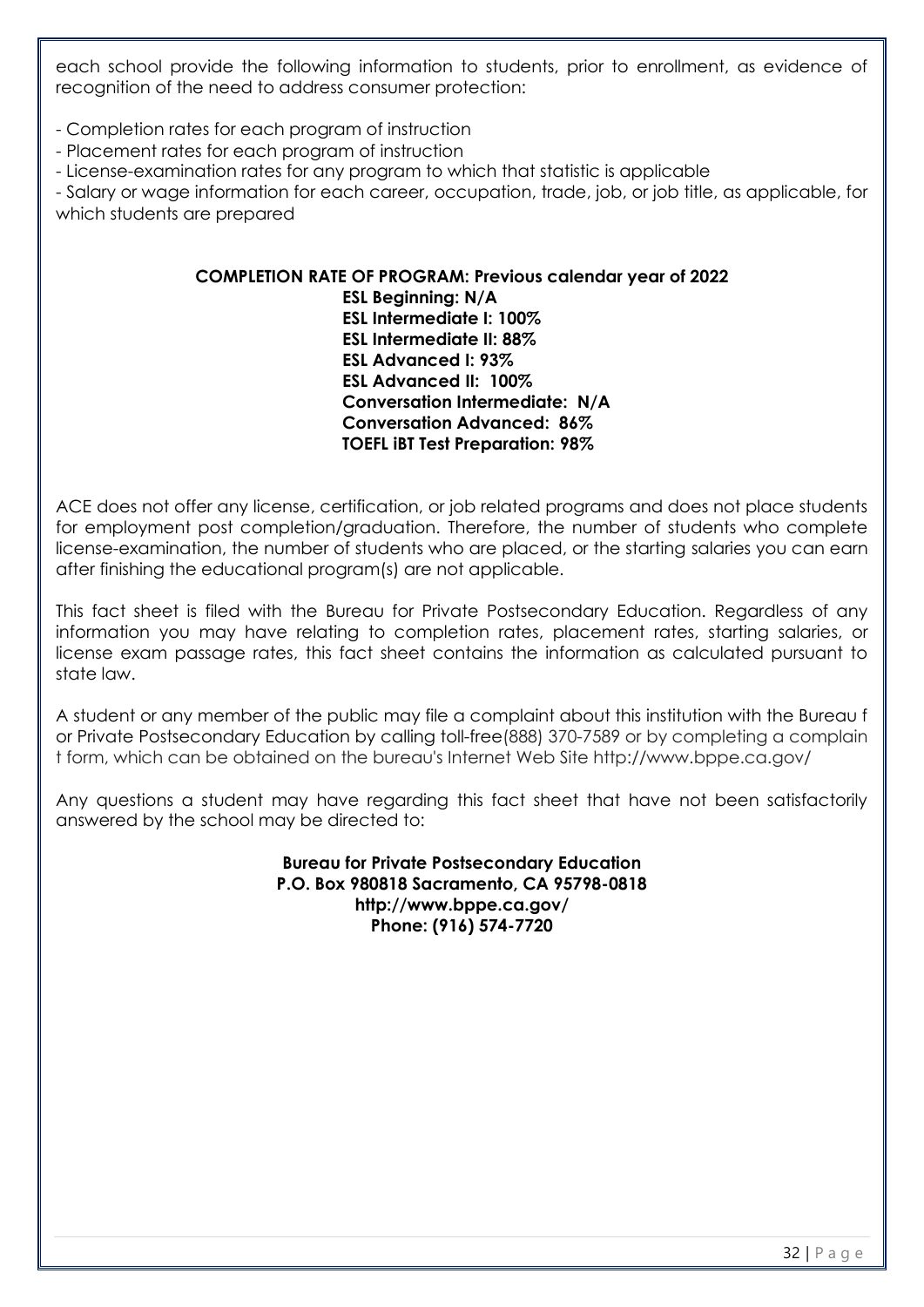## **III. STUDENT SERVICES**

List of the various students services provided by Adams College of English (ACE) to enhance students' academic, personal, and/or professional development are the following;

1. Computer Lab: Have homework left to do or don't have a computer? Don't worry! Our computer lab is free to use for ACE's students. Study, practice, surf, and entertainment are all available with high-speed internet.

2. Academic counseling: ACE assists and provides counseling for students who would like to transfer into higher-level educational institutes. Make an appointment to obtain information today for you to create your road to success!

3. Transportation: ACE is located in the midst of Koreatown, Los Angeles. Prospective and current students may take the Metro Transportation in order to come to school with a approved Student Pass. For more information regarding bus and subway routes, times, and locations, please visit www.metro.net.

4. Housing information: ACE does not offer any housing programs and therefore has no responsibility finding or assisting a student with housing. ACE also does not have dormitory facilities until our control. A variety of housing options are located within a reasonable distance from the school by car, public transportation, bike or walking. These options can range from \$1,000—\$1,600 for a single or studio or \$1,100 - \$2,000 for a one bedroom.

5. Library Access: Pio Pico Library is accessible right behind ACE's campus. Additionally, ACE's computer lab is available for students' use.

6. 1:1 Tutoring: Gain assistance or additional assistance in learning the English language with ACE's Director of Education!

Any questions a student may have regarding this catalog that have not been satisfactorily answered by the institution may be directed to the Bureau for Private Postsecondary Education at:

> 2535 Capital Oaks Drive, Suite 400, Sacramento, CA 95833 P.O. Box 980818, West Sacramento, Ca 95798-0818 Website address: www.bppe.ca.gov Telephone #'s: (888) 370-7589 | (916) 431-6959 Fax #'s: (916) 263-1897